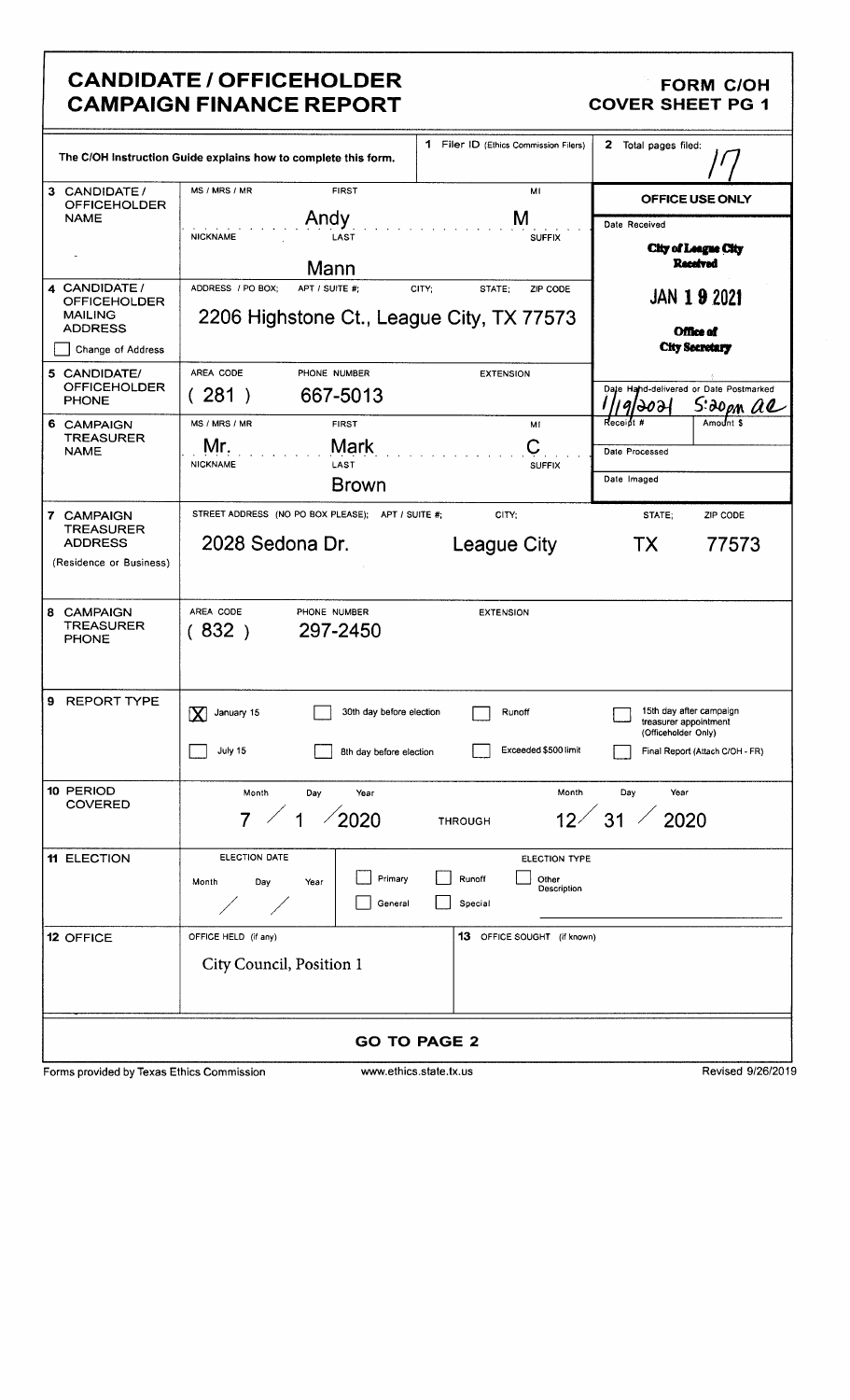### CANDIDATE / OFFICEHOLDER<br>CAMPAIGN FINANCE REPORT COVER SHEET PG 2 **CAMPAIGN FINANCE REPORT**

| <b>14 C/OH NAME</b>                                |                                                                                              |                                                                                                                                                                                                                                                                                                                                                                         | <b>15</b> Filer ID (Ethics Commission Filers)          |
|----------------------------------------------------|----------------------------------------------------------------------------------------------|-------------------------------------------------------------------------------------------------------------------------------------------------------------------------------------------------------------------------------------------------------------------------------------------------------------------------------------------------------------------------|--------------------------------------------------------|
| <b>16 NOTICE FROM</b><br>POLITICAL<br>COMMITTEE(S) | OF SUCH EXPENDITURES.                                                                        | THIS BOX IS FOR NOTICE OF POLITICAL CONTRIBUTIONS ACCEPTED OR POLITICAL EXPENDITURES MADE BY POLITICAL COMMITTEES TO<br>SUPPORT THE CANDIDATE / OFFICEHOLDER. THESE EXPENDITURES MAY HAVE BEEN MADE WITHOUT THE CANDIDATE'S OR OFFICEHOLDER'S<br>KNOWLEDGE OR CONSENT. CANDIDATES AND OFFICEHOLDERS ARE REQUIRED TO REPORT THIS INFORMATION ONLY IF THEY RECEIVE NOTICE |                                                        |
|                                                    | <b>COMMITTEE TYPE</b>                                                                        | <b>COMMITTEE NAME</b>                                                                                                                                                                                                                                                                                                                                                   |                                                        |
|                                                    | <b>GENERAL</b>                                                                               | Andy Mann for City Council                                                                                                                                                                                                                                                                                                                                              |                                                        |
|                                                    | SPECIFIC                                                                                     | <b>COMMITTEE ADDRESS</b><br>2206 Highstone Ct., League City, TX 77573                                                                                                                                                                                                                                                                                                   |                                                        |
|                                                    |                                                                                              | COMMITTEE CAMPAIGN TREASURER NAME                                                                                                                                                                                                                                                                                                                                       |                                                        |
| <b>Additional Pages</b>                            |                                                                                              | Mark C. Brown                                                                                                                                                                                                                                                                                                                                                           |                                                        |
|                                                    |                                                                                              | COMMITTEE CAMPAIGN TREASURER ADDRESS                                                                                                                                                                                                                                                                                                                                    |                                                        |
|                                                    |                                                                                              | 2028 Sedona Dr., League City, TX 77573                                                                                                                                                                                                                                                                                                                                  |                                                        |
| <b>17 CONTRIBUTION</b><br>TOTALS                   | 1.                                                                                           | TOTAL POLITICAL CONTRIBUTIONS OF \$50 OR LESS (OTHER THAN<br>PLEDGES, LOANS, OR GUARANTEES OF LOANS, OR<br>CONTRIBUTIONS MADE ELECTRONICALLY), UNLESS ITEMIZED                                                                                                                                                                                                          | \$<br>0.00                                             |
|                                                    | 2.                                                                                           | TOTAL POLITICAL CONTRIBUTIONS<br>(OTHER THAN PLEDGES, LOANS, OR GUARANTEES OF LOANS)                                                                                                                                                                                                                                                                                    | \$<br>0.00                                             |
| <b>EXPENDITURE</b><br><b>TOTALS</b>                | З.<br>TOTAL POLITICAL EXPENDITURES OF \$100 OR LESS.<br>UNLESS ITEMIZED                      |                                                                                                                                                                                                                                                                                                                                                                         | 0.00<br>S                                              |
|                                                    | 4.                                                                                           | <b>TOTAL POLITICAL EXPENDITURES</b>                                                                                                                                                                                                                                                                                                                                     | \$<br>0.00                                             |
| <b>CONTRIBUTION</b><br>BALANCE                     | 5.<br>TOTAL POLITICAL CONTRIBUTIONS MAINTAINED AS OF THE LAST DAY<br>OF REPORTING PERIOD     | \$<br>0.00                                                                                                                                                                                                                                                                                                                                                              |                                                        |
| <b>OUTSTANDING</b><br><b>LOAN TOTALS</b>           | 6.                                                                                           | TOTAL PRINCIPAL AMOUNT OF ALL OUTSTANDING LOANS AS OF THE<br>LAST DAY OF THE REPORTING PERIOD                                                                                                                                                                                                                                                                           | \$<br>14,860.00                                        |
| <b>18 AFFIDAVIT</b>                                |                                                                                              |                                                                                                                                                                                                                                                                                                                                                                         |                                                        |
|                                                    | <b>GARRETT E BRYCE</b><br>Notary ID #132262273<br>My Commission Expires<br>November 22, 2023 | I swear, or affirm, under penalty of perjury, that the accompanying report is<br>true and correct and includes all information required to be reported by me<br>under Title 15, Election Opde.<br>Signature of Candidate or Officeholder                                                                                                                                |                                                        |
| AFFIX NOTARY STAMP / SEALABOVE                     |                                                                                              |                                                                                                                                                                                                                                                                                                                                                                         |                                                        |
|                                                    |                                                                                              | Sworn to and subscribed before me, by the said <b>Andy Mem</b>                                                                                                                                                                                                                                                                                                          | $\overline{\qquad \qquad }$ , this the $\frac{17}{17}$ |
|                                                    |                                                                                              | day of $\widehat{\mathcal{M}}$ URU 2021 , to certify which, witness my hand and seal of office.                                                                                                                                                                                                                                                                         |                                                        |
|                                                    |                                                                                              | Gerros Bryco                                                                                                                                                                                                                                                                                                                                                            | $N$ d ya                                               |
| Signature of officer administering oath            |                                                                                              | Printed name of officer administering oath                                                                                                                                                                                                                                                                                                                              | Title of officer administering oath                    |
| Forms provided by Texas Ethics Commission          |                                                                                              | www.ethics.state.tx.us                                                                                                                                                                                                                                                                                                                                                  | Revised 9/26/2019                                      |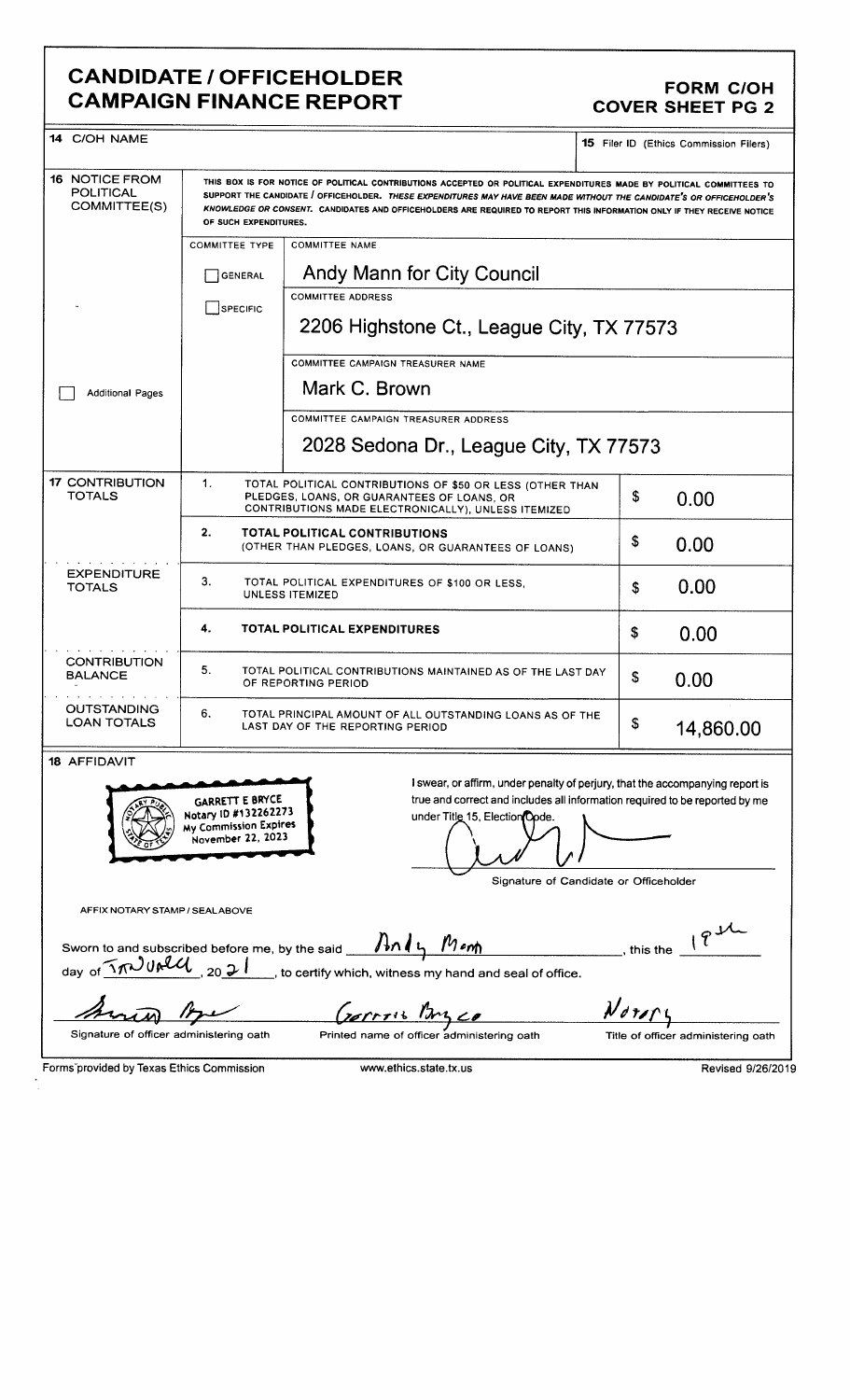## SUBTOTALS - C/OH

# FORM C/OH<br>COVER SHEET PG 3

| 20 Filer ID (Ethics Commission Filers)                      |                                                                                                                                                                                                                                                                                                                                                                                                                                                        |
|-------------------------------------------------------------|--------------------------------------------------------------------------------------------------------------------------------------------------------------------------------------------------------------------------------------------------------------------------------------------------------------------------------------------------------------------------------------------------------------------------------------------------------|
|                                                             |                                                                                                                                                                                                                                                                                                                                                                                                                                                        |
|                                                             | <b>SUBTOTAL</b><br><b>AMOUNT</b>                                                                                                                                                                                                                                                                                                                                                                                                                       |
| \$                                                          | 0.00                                                                                                                                                                                                                                                                                                                                                                                                                                                   |
| \$                                                          | 0.00                                                                                                                                                                                                                                                                                                                                                                                                                                                   |
| \$                                                          | 0.00                                                                                                                                                                                                                                                                                                                                                                                                                                                   |
| \$                                                          | 0.00                                                                                                                                                                                                                                                                                                                                                                                                                                                   |
| \$                                                          | 0.00                                                                                                                                                                                                                                                                                                                                                                                                                                                   |
| \$                                                          | 0.00                                                                                                                                                                                                                                                                                                                                                                                                                                                   |
| \$                                                          | 0.00                                                                                                                                                                                                                                                                                                                                                                                                                                                   |
| \$                                                          | 0.00                                                                                                                                                                                                                                                                                                                                                                                                                                                   |
| \$                                                          | 0.00                                                                                                                                                                                                                                                                                                                                                                                                                                                   |
| $$\mathbb{S}$$                                              | 0.00                                                                                                                                                                                                                                                                                                                                                                                                                                                   |
| $\pmb{\mathbb{S}}$                                          | 20.56                                                                                                                                                                                                                                                                                                                                                                                                                                                  |
| \$                                                          | 0.00                                                                                                                                                                                                                                                                                                                                                                                                                                                   |
|                                                             |                                                                                                                                                                                                                                                                                                                                                                                                                                                        |
| SCHEDULE A2: NON-MONETARY (IN-KIND) POLITICAL CONTRIBUTIONS | SCHEDULE F1: POLITICAL EXPENDITURES MADE FROM POLITICAL CONTRIBUTIONS<br>SCHEDULE F3: PURCHASE OF INVESTMENTS MADE FROM POLITICAL CONTRIBUTIONS<br>SCHEDULE G: POLITICAL EXPENDITURES MADE FROM PERSONAL FUNDS<br>SCHEDULE H: PAYMENT MADE FROM POLITICAL CONTRIBUTIONS TO A BUSINESS OF C/OH<br>SCHEDULE I: NON-POLITICAL EXPENDITURES MADE FROM POLITICAL CONTRIBUTIONS<br>SCHEDULE K: INTEREST, CREDITS, GAINS, REFUNDS, AND CONTRIBUTIONS RETURNED |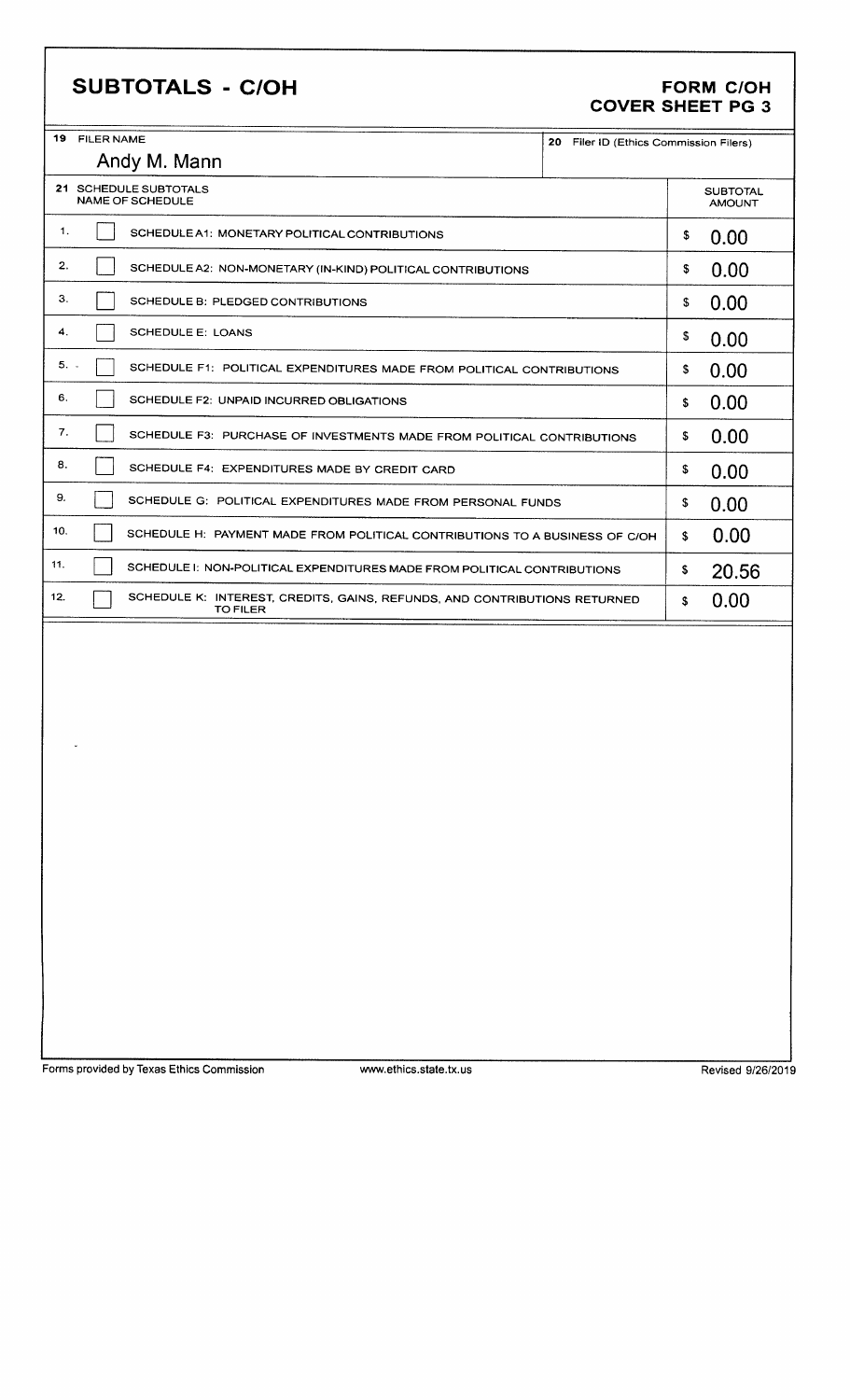### **NON-POLITICAL EXPENDITURES** MADE FROM POLITICAL CONTRIBUTIONS SCHEDULE I

|                                            | The Instruction Guide explains how to complete this form.                 |            |                                                                 |                   |
|--------------------------------------------|---------------------------------------------------------------------------|------------|-----------------------------------------------------------------|-------------------|
| 1 Total pages Schedule I:                  | 2 FILER NAME                                                              |            | 3<br>Filer ID (Ethics Commission Filers)                        |                   |
|                                            | Andy M. Mann                                                              |            |                                                                 |                   |
| 4 Date<br>7/31, 8/31                       | 5 Payee name<br>Wells Fargo Bank                                          |            |                                                                 |                   |
| $6$ Amount $(3)$                           | 7 Payee address;                                                          | City       | <b>State</b>                                                    | Zip Code          |
| 20.56                                      | 1681 W. FM 646, League City, TX 77573                                     |            |                                                                 |                   |
| 8<br><b>PURPOSE</b><br><b>OF</b>           | (a) Category (See instructions for examples of acceptable<br>categories.) | required.) | (b) Description (See instructions regarding type of information |                   |
| <b>EXPENDITURE</b>                         | <b>Banking Expense</b>                                                    |            | Monthly bank account fee                                        |                   |
| Date                                       | Payee name                                                                |            |                                                                 |                   |
| Amount (\$)                                | Payee address;                                                            | City       | State                                                           | Zip Code          |
| <b>PURPOSE</b><br>OF<br><b>EXPENDITURE</b> | Category (See instructions for examples of acceptable<br>categories.)     | required.) | Description (See instructions regarding type of information     |                   |
| Date                                       | Payee name                                                                |            |                                                                 |                   |
| Amount (\$)                                | Payee address;                                                            | City       | <b>State</b>                                                    | Zip Code          |
| <b>PURPOSE</b><br>ОF<br><b>EXPENDITURE</b> | Category (See instructions for examples of acceptable<br>categories.)     | required.) | Description (See instructions regarding type of information     |                   |
| Date                                       | Payee name                                                                |            |                                                                 |                   |
| Amount (\$)                                | Payee address;                                                            | City       | State                                                           | Zip Code          |
| <b>PURPOSE</b><br>OF<br><b>EXPENDITURE</b> | Category (See instructions for examples of acceptable<br>categories.)     | required.) | Description (See instructions regarding type of information     |                   |
|                                            | ATTACH ADDITIONAL COPIES OF THIS SCHEDULE AS NEEDED                       |            |                                                                 |                   |
| Forms provided by Texas Ethics Commission  | www.ethics.state.tx.us                                                    |            |                                                                 | Revised 9/26/2019 |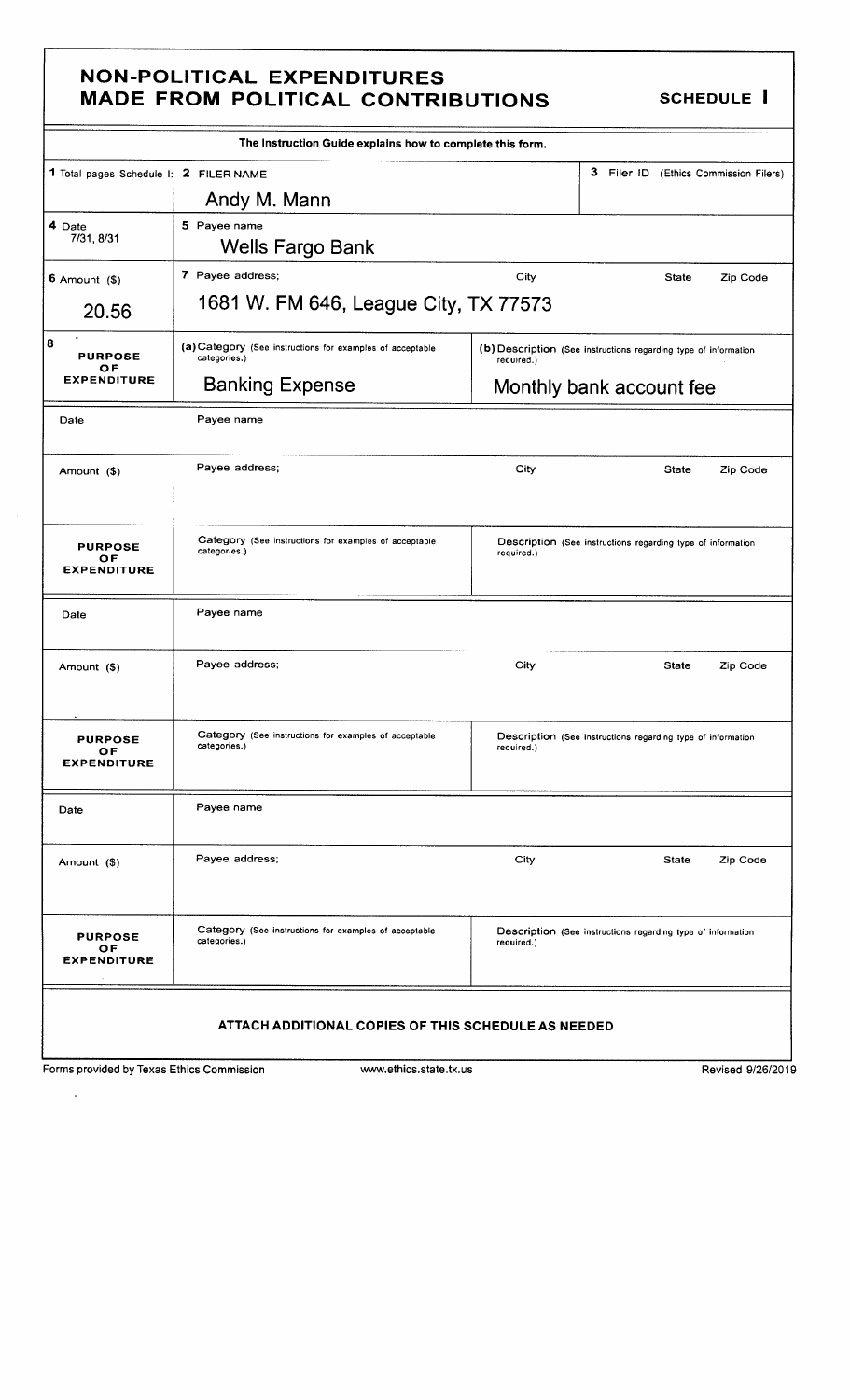# MONETARY POLITICAL CONTRIBUTIONS SCHEDULE A1

| The Instruction Guide explains how to complete this form.                                                                                                                                                                                                                      | 1 Total pages Schedule A1:            |
|--------------------------------------------------------------------------------------------------------------------------------------------------------------------------------------------------------------------------------------------------------------------------------|---------------------------------------|
| 2 FILER NAME                                                                                                                                                                                                                                                                   | 3 Filer ID (Ethics Commission Filers) |
| 4 Date<br>5 Full name of contributor<br>$\Box$ out-of-state PAC (ID#: $\Box$ )                                                                                                                                                                                                 | 7 Amount of contribution (\$)         |
| 6 Contributor address;<br><b>City;</b><br>State; Zip Code                                                                                                                                                                                                                      |                                       |
| 8<br>Principal occupation / Job title (See Instructions)<br>9<br>Employer (See Instructions)                                                                                                                                                                                   |                                       |
| Full name of contributor<br>Date                                                                                                                                                                                                                                               | Amount of contribution (\$)           |
| the company of the company of the company of the company of the company of the company of the company of the company of the company of the company of the company of the company of the company of the company of the company<br>Contributor address;<br>City; State; Zip Code |                                       |
| Principal occupation / Job title (See Instructions)<br>Employer (See Instructions)                                                                                                                                                                                             |                                       |
| Date<br>Full name of contributor                                                                                                                                                                                                                                               | Amount of contribution (\$)           |
| Contributor address:<br>City;<br>State; Zip Code                                                                                                                                                                                                                               |                                       |
| Principal occupation / Job title (See Instructions)<br>Employer (See Instructions)                                                                                                                                                                                             |                                       |
| Date<br>Full name of contributor<br>$\rightarrow$                                                                                                                                                                                                                              | Amount of contribution (\$)           |
| Contributor address;<br>City;<br>State; Zip Code                                                                                                                                                                                                                               |                                       |
| Principal occupation / Job title (See Instructions)<br>Employer (See Instructions)                                                                                                                                                                                             |                                       |
|                                                                                                                                                                                                                                                                                |                                       |
|                                                                                                                                                                                                                                                                                |                                       |
|                                                                                                                                                                                                                                                                                |                                       |
|                                                                                                                                                                                                                                                                                |                                       |
| ATTACH ADDITIONAL COPIES OF THIS SCHEDULE AS NEEDED<br>If contributor is out-of-state PAC, please see Instruction guide for additional reporting requirements.                                                                                                                 |                                       |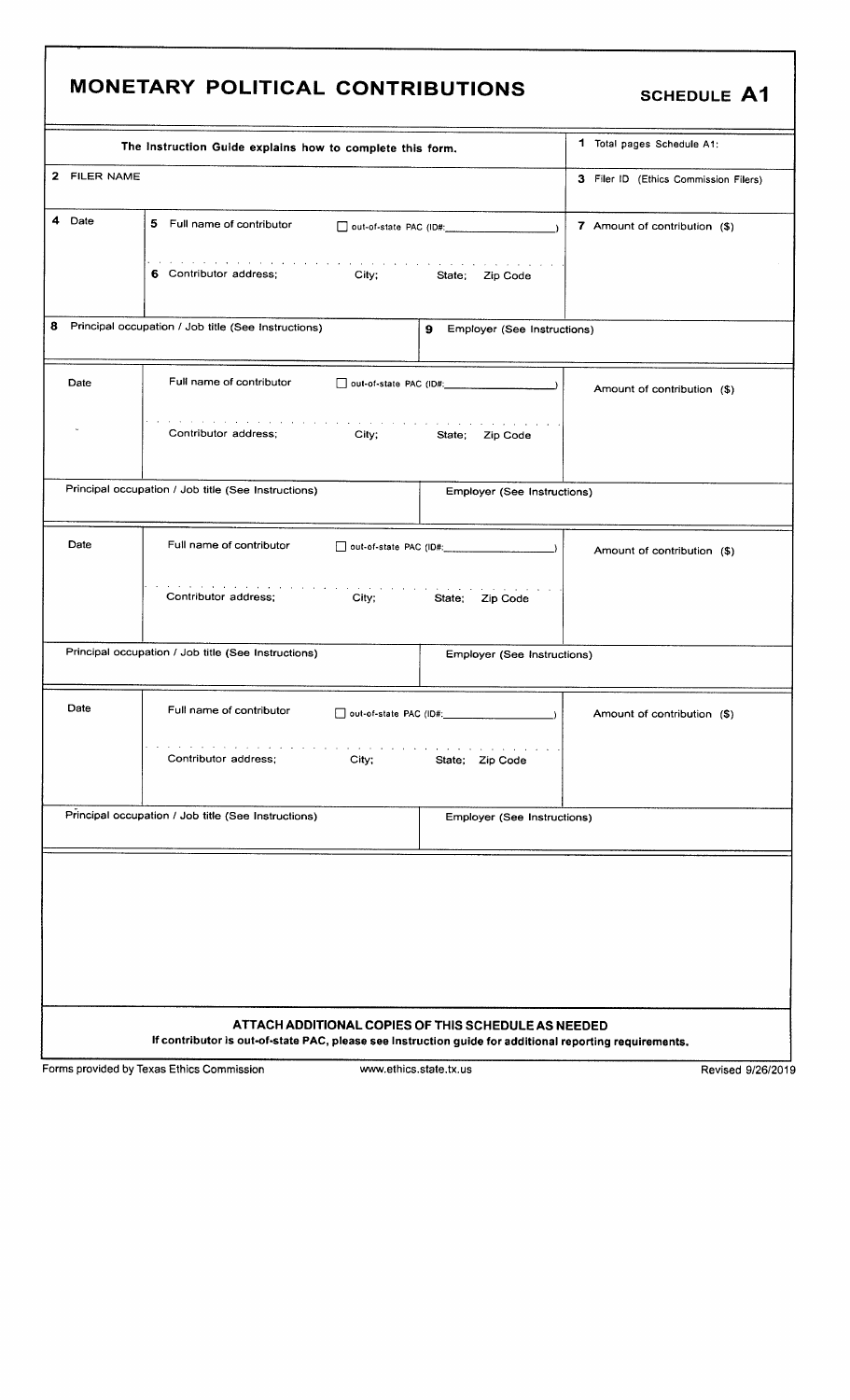#### NON- MONETARY (IN- KIND) POLITICAL CONTRIBUTIONS **SCHEDULE** A2

|              | The Instruction Guide explains how to complete this form.                                                                                                      |          | 1 Total pages Schedule A2:                                                                               |
|--------------|----------------------------------------------------------------------------------------------------------------------------------------------------------------|----------|----------------------------------------------------------------------------------------------------------|
| 2 FILER NAME |                                                                                                                                                                |          | 3 Filer ID (Ethics Commission Filers)                                                                    |
|              | 4 TOTAL OF UNITEMIZED IN-KIND POLITICAL CONTRIBUTIONS                                                                                                          |          | \$                                                                                                       |
| 5 Date       | 6 Full name of contributor<br>out-of-state PAC (ID#:                                                                                                           |          | 8<br>Amount of<br>9 In-kind contribution<br>Contribution \$<br>description                               |
|              | 7 Contributor address;<br>City;<br>State;                                                                                                                      | Zip Code |                                                                                                          |
|              | 10 Principal occupation / Job title (FOR NON-JUDICIAL) (See Instructions)                                                                                      | 11       | Check if travel outside of Texas. Complete Schedule T.<br>Employer (FOR NON-JUDICIAL) (See Instructions) |
|              | 12 Contributor's principal occupation (FOR JUDICIAL)                                                                                                           |          | 13 Contributor's job title (FOR JUDICIAL) (See Instructions)                                             |
|              | 14 Contributor's employer/law firm (FOR JUDICIAL)                                                                                                              |          | 15 Law firm of contributor's spouse (if any) (FOR JUDICIAL)                                              |
|              | 16 If contributor is a child, law firm of parent(s) (if any) (FOR JUDICIAL)                                                                                    |          |                                                                                                          |
| Date         | Full name of contributor<br>out-of-state PAC (ID#:                                                                                                             |          | Amount of<br>In-kind contribution<br>Contribution \$<br>description                                      |
|              | Contributor address;<br>City;<br>State;                                                                                                                        | Zip Code |                                                                                                          |
|              | Principal occupation / Job title (FOR NON-JUDICIAL) (See Instructions)                                                                                         |          | Check if travel outside of Texas. Complete Schedule T.<br>Employer (FOR NON-JUDICIAL) (See Instructions) |
|              | Contributor's principal occupation (FOR JUDICIAL)                                                                                                              |          | Contributor's job title (FOR JUDICIAL) (See Instructions)                                                |
|              | Contributor's employer/law firm (FOR JUDICIAL)                                                                                                                 |          | Law firm of contributor's spouse (if any) (FOR JUDICIAL)                                                 |
|              | If contributor is a child, law firm of parent(s) (if any) (FOR JUDICIAL)                                                                                       |          |                                                                                                          |
|              |                                                                                                                                                                |          |                                                                                                          |
|              |                                                                                                                                                                |          |                                                                                                          |
|              |                                                                                                                                                                |          |                                                                                                          |
|              |                                                                                                                                                                |          |                                                                                                          |
|              |                                                                                                                                                                |          |                                                                                                          |
|              |                                                                                                                                                                |          |                                                                                                          |
|              | ATTACH ADDITIONAL COPIES OF THIS SCHEDULE AS NEEDED<br>If contributor is out-of-state PAC, please see Instruction guide for additional reporting requirements. |          |                                                                                                          |
|              | Forms provided by Texas Ethics Commission<br>www.ethics.state.tx.us                                                                                            |          | Revised 9/26/2019                                                                                        |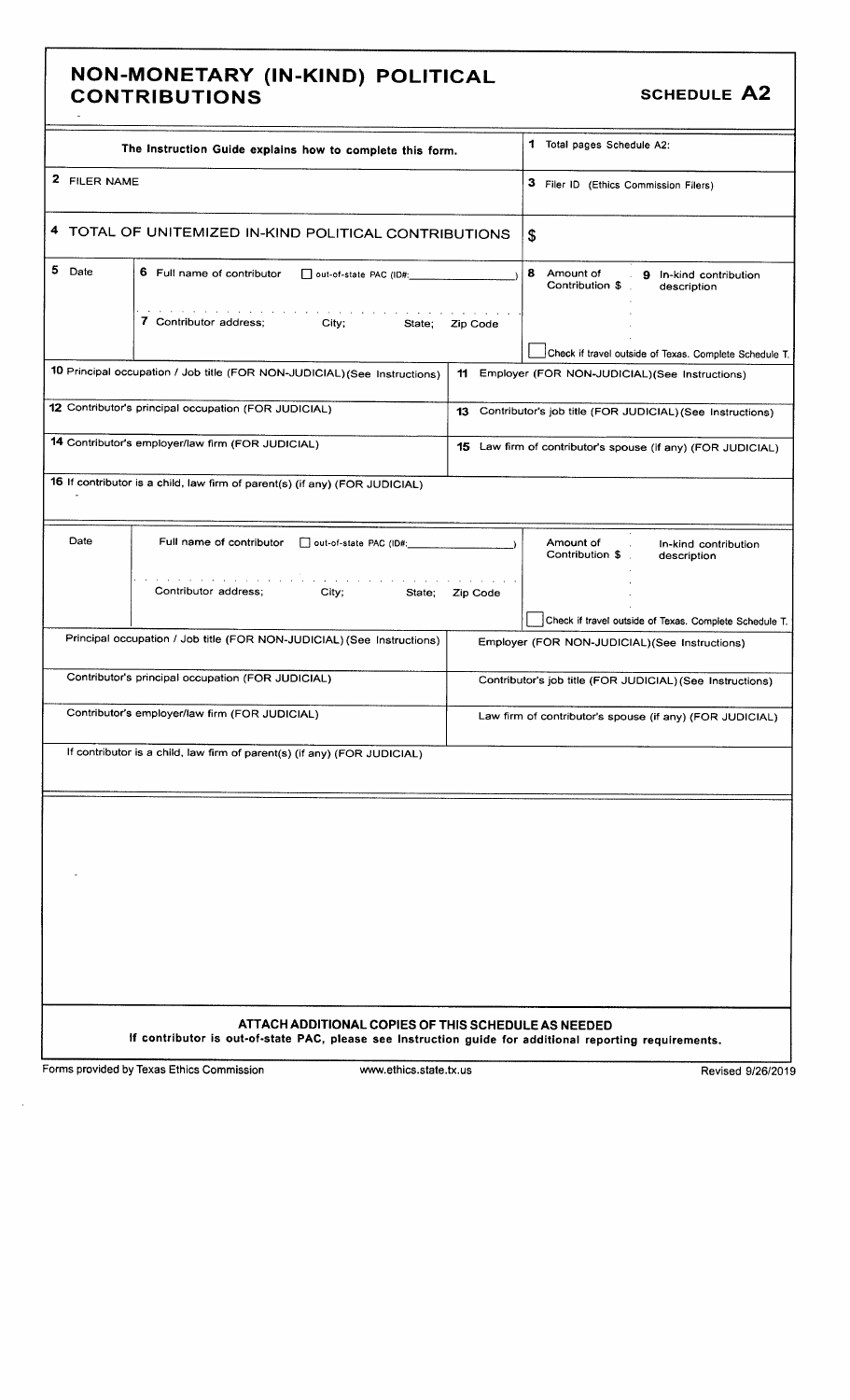|              | PLEDGED CONTRIBUTIONS                                                                                                                                                                                                                                         |                                |                                       | <b>SCHEDULE B</b>                                      |
|--------------|---------------------------------------------------------------------------------------------------------------------------------------------------------------------------------------------------------------------------------------------------------------|--------------------------------|---------------------------------------|--------------------------------------------------------|
|              | The Instruction Guide explains how to complete this form.                                                                                                                                                                                                     |                                | 1 Total pages Schedule B:             |                                                        |
| 2 FILER NAME |                                                                                                                                                                                                                                                               |                                | 3 Filer ID (Ethics Commission Filers) |                                                        |
|              | 4 TOTAL OF UNITEMIZED PLEDGES                                                                                                                                                                                                                                 |                                | \$                                    |                                                        |
| 5 Date       | 6 Full name of pledgor<br>Out-of-state PAC (ID#:                                                                                                                                                                                                              |                                | 8<br>Amount<br>of Pledge \$           | 9 In-kind contribution<br>description                  |
|              | the contract of the contract of the contract of the contract of the contract of the contract of the contract of the contract of the contract of the contract of the contract of the contract of the contract of the contract o<br>7 Pledgor address;<br>City; | State;<br>Zip Code             |                                       |                                                        |
|              |                                                                                                                                                                                                                                                               |                                |                                       | Check if travel outside of Texas. Complete Schedule T. |
|              | 10 Principal occupation / Job title (See Instructions)                                                                                                                                                                                                        | 11 Employer (See Instructions) |                                       |                                                        |
| Date         | Full name of pledgor<br>Out-of-state PAC (ID#:                                                                                                                                                                                                                |                                | Amount<br>of Pledge \$                | In-kind contribution<br>description                    |
|              | Pledgor address;<br><b>City</b> ; <b>City</b>                                                                                                                                                                                                                 | State;<br>Zip Code             |                                       |                                                        |
|              |                                                                                                                                                                                                                                                               |                                |                                       | Check if travel outside of Texas. Complete Schedule T. |
|              | Principal occupation / Job title (See Instructions)                                                                                                                                                                                                           | Employer (See Instructions)    |                                       |                                                        |
| Date         | Full name of pledgor                                                                                                                                                                                                                                          |                                | Amount of<br>Pledge \$                | In-kind contribution<br>description                    |
|              | and the service of the service of the<br>Pledgor address; City;                                                                                                                                                                                               | State; Zip Code                |                                       |                                                        |
|              |                                                                                                                                                                                                                                                               |                                |                                       | Check if travel outside of Texas. Complete Schedule T. |
|              | Principal occupation / Job title (See Instructions)                                                                                                                                                                                                           | Employer (See Instructions)    |                                       |                                                        |
| Date         | Full name of pledgor<br>out-of-state PAC (ID#:                                                                                                                                                                                                                |                                | Amount of<br>Pledge \$                | In-kind contribution<br>description                    |
|              | Pledgor address:<br>City;<br>State;                                                                                                                                                                                                                           | Zip Code                       |                                       |                                                        |
|              | Principal occupation / Job title (See Instructions)                                                                                                                                                                                                           | Employer (See Instructions)    |                                       | Check if travel outside of Texas. Complete Schedule T. |
|              |                                                                                                                                                                                                                                                               |                                |                                       |                                                        |
|              |                                                                                                                                                                                                                                                               |                                |                                       |                                                        |
|              |                                                                                                                                                                                                                                                               |                                |                                       |                                                        |
|              |                                                                                                                                                                                                                                                               |                                |                                       |                                                        |
|              | ATTACH ADDITIONAL COPIES OF THIS SCHEDULE AS NEEDED<br>If contributor is out-of-state PAC, please see Instruction guide for additional reporting requirements.                                                                                                |                                |                                       |                                                        |
|              | Forms provided by Texas Ethics Commission                                                                                                                                                                                                                     | www.ethics.state.tx.us         |                                       | Revised 9/26/2019                                      |

Е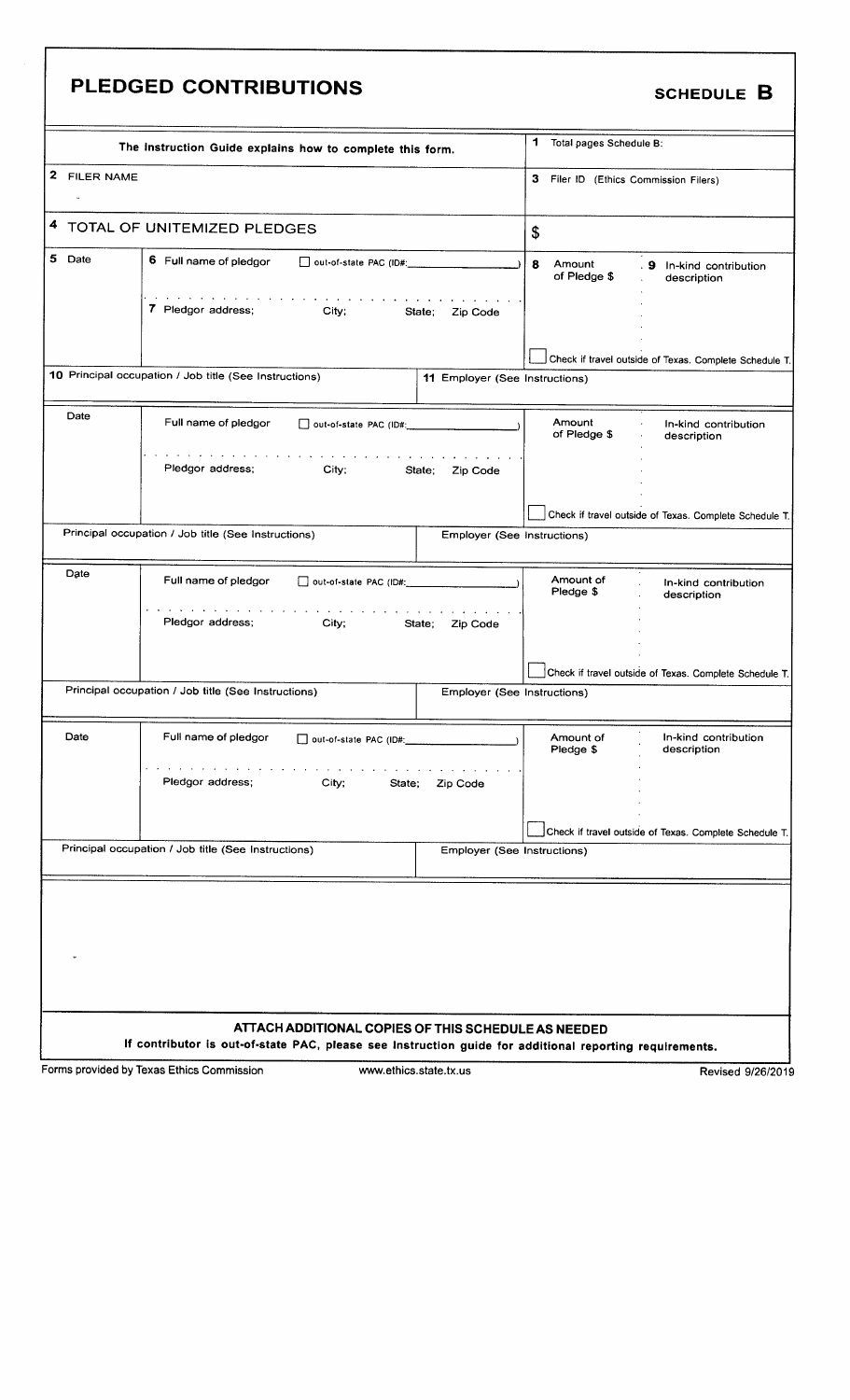| <b>LOANS</b>                                  |                                                                                                                                                                                                                                                              |                                                      | <b>SCHEDULE E</b>                                     |
|-----------------------------------------------|--------------------------------------------------------------------------------------------------------------------------------------------------------------------------------------------------------------------------------------------------------------|------------------------------------------------------|-------------------------------------------------------|
|                                               | The Instruction Guide explains how to complete this form.                                                                                                                                                                                                    |                                                      | 1 Total pages Schedule E:                             |
| 2 FILER NAME                                  |                                                                                                                                                                                                                                                              |                                                      | 3 Filer ID (Ethics Commission Filers)                 |
|                                               | 4 TOTAL OF UNITEMIZED LOANS                                                                                                                                                                                                                                  |                                                      | \$                                                    |
| 5<br>Date of loan                             | $\mathbf{7}$<br>Name of lender                                                                                                                                                                                                                               | Out-of-state PAC (ID#:                               | 9<br>Loan Amount (\$)                                 |
| 6<br>Is lender<br>a financial<br>Institution? | the contract of the contract of the contract of the contract of the contract of the contract of the contract of the contract of the contract of the contract of the contract of the contract of the contract of the contract o<br>8 Lender address;<br>City; | State;<br>Zip Code                                   | 10 Interest rate                                      |
| Y<br>N                                        |                                                                                                                                                                                                                                                              |                                                      | 11 Maturity date                                      |
|                                               | 12 Principal occupation / Job title (See Instructions)                                                                                                                                                                                                       | 13 Employer (See Instructions)                       |                                                       |
| 14 Description of Collateral<br>none          |                                                                                                                                                                                                                                                              | 15<br>account (See Instructions)                     | Check if personal funds were deposited into political |
| 16 GUARANTOR<br><b>INFORMATION</b>            | 17 Name of guarantor                                                                                                                                                                                                                                         |                                                      | 19 Amount Guaranteed (\$)                             |
| not applicable                                | 18 Guarantor address:<br>City;<br>20 Principal Occupation (See Instructions)                                                                                                                                                                                 | State;<br>Zip Code<br>21 Employer (See Instructions) |                                                       |
| Date of loan                                  | Name of lender                                                                                                                                                                                                                                               | $\Box$ out-of-state PAC (ID#:                        | Loan Amount (\$)                                      |
| Is lender<br>a financial<br>Institution?      | Lender address;<br>City;                                                                                                                                                                                                                                     | State;<br>Zip Code                                   | Interest rate                                         |
| Y<br>N                                        |                                                                                                                                                                                                                                                              |                                                      | Maturity date                                         |
|                                               | Principal occupation / Job title (See Instructions)                                                                                                                                                                                                          | Employer (See Instructions)                          |                                                       |
| Description of Collateral                     |                                                                                                                                                                                                                                                              |                                                      |                                                       |
| none                                          |                                                                                                                                                                                                                                                              | account (See Instructions)                           | Check if personal funds were deposited into political |
| <b>GUARANTOR</b><br><b>INFORMATION</b>        | Name of guarantor                                                                                                                                                                                                                                            |                                                      | Amount Guaranteed (\$)                                |
|                                               | Guarantor address;<br>City;                                                                                                                                                                                                                                  | State;<br>Zip Code                                   |                                                       |
| not applicable                                |                                                                                                                                                                                                                                                              |                                                      |                                                       |
|                                               | Principal Occupation (See Instructions)                                                                                                                                                                                                                      | Employer (See Instructions)                          |                                                       |
|                                               | If lender is out-of-state PAC, please see Instruction guide for additional reporting requirements.                                                                                                                                                           | ATTACH ADDITIONAL COPIES OF THIS SCHEDULE AS NEEDED  |                                                       |
| Forms provided by Texas Ethics Commission     |                                                                                                                                                                                                                                                              | www.ethics.state.tx.us                               | Revised 9/26/2019                                     |

 $\overline{\phantom{a}}$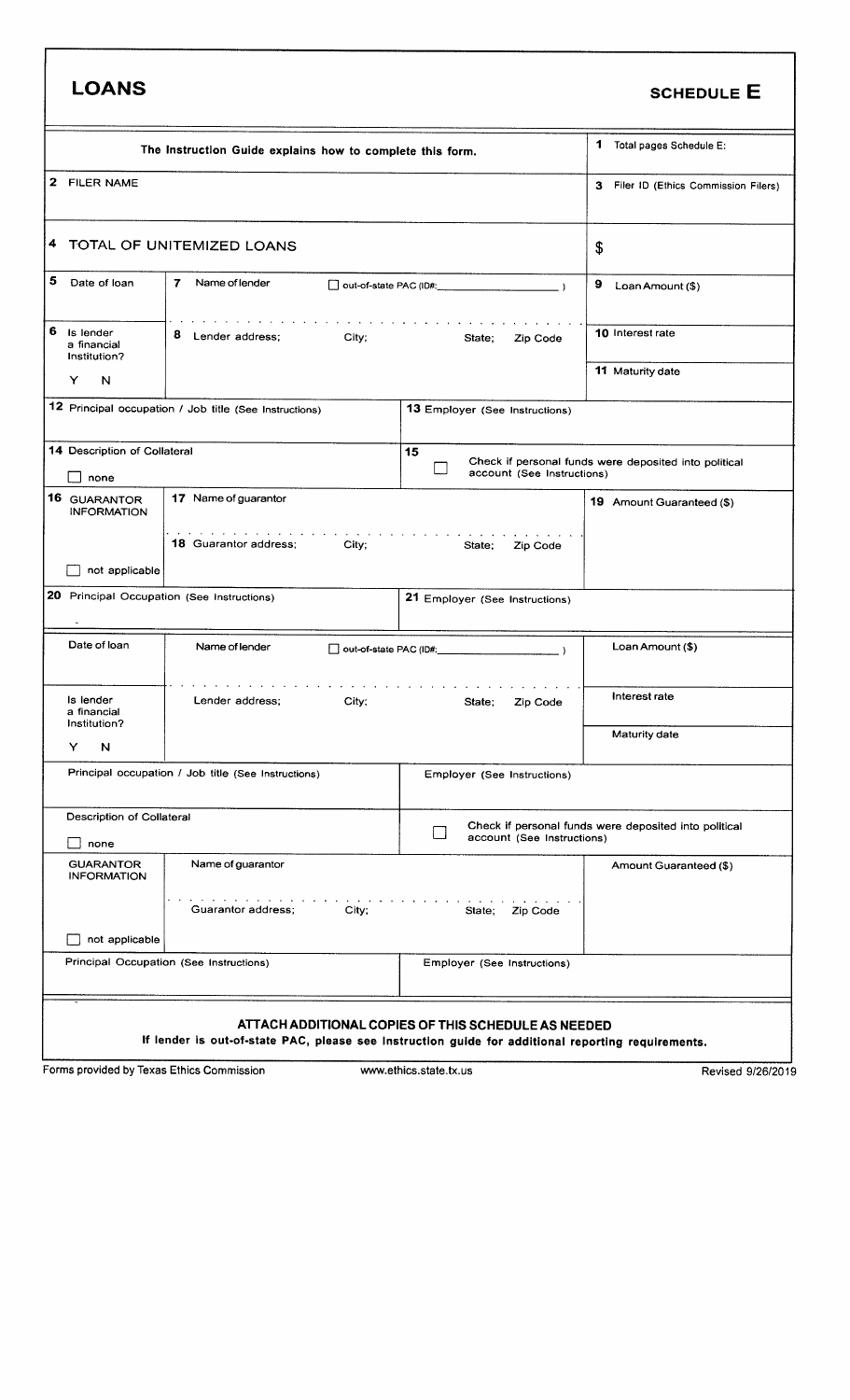#### POLITICAL EXPENDITURES MADE FROM POLITICAL CONTRIBUTIONS SCHEDULE F1

|                                                                                                                                                                                       |                  | <b>EXPENDITURE CATEGORIES FOR BOX 8(a)</b>                                                        |                                            |                                                                                                 |                                                                                                |                                                                                         |
|---------------------------------------------------------------------------------------------------------------------------------------------------------------------------------------|------------------|---------------------------------------------------------------------------------------------------|--------------------------------------------|-------------------------------------------------------------------------------------------------|------------------------------------------------------------------------------------------------|-----------------------------------------------------------------------------------------|
| <b>Advertising Expense</b><br>Accounting/Banking<br><b>Consulting Expense</b><br>Contributions/Donations Made By<br>Candidate/Officeholder/Political Committee<br>Credit Card Payment |                  | Event Expense<br>Fees<br>Food/Beverage Expense<br>Gift/Awards/Memorials Expense<br>Legal Services | Polling Expense<br><b>Printing Expense</b> | Loan Repayment/Reimbursement<br>Office Overhead/Rental Expense<br>Salaries/Wages/Contract Labor | Solicitation/Fundraising Expense<br><b>Travel In District</b><br><b>Travel Out Of District</b> | Transportation Equipment & Related Expense<br>Other (enter a category not listed above) |
|                                                                                                                                                                                       |                  | The Instruction Guide explains how to complete this form.                                         |                                            |                                                                                                 |                                                                                                |                                                                                         |
| 1 Total pages Schedule F1: 2 FILER NAME                                                                                                                                               |                  |                                                                                                   |                                            |                                                                                                 |                                                                                                | 3 Filer ID (Ethics Commission Filers)                                                   |
| 4 Date                                                                                                                                                                                | 5 Payee name     |                                                                                                   |                                            |                                                                                                 |                                                                                                |                                                                                         |
| $6$ Amount $(9)$                                                                                                                                                                      | 7 Payee address; |                                                                                                   |                                            | City;                                                                                           | State;                                                                                         | Zip Code                                                                                |
| 8<br><b>PURPOSE</b><br>OF<br><b>EXPENDITURE</b>                                                                                                                                       |                  | (a) Category (See Categories listed at the top of this schedule)                                  |                                            | (b) Description                                                                                 |                                                                                                |                                                                                         |
|                                                                                                                                                                                       | (c)              | Check if travel outside of Texas. Complete Schedule T.                                            |                                            |                                                                                                 | Check if Austin, TX, officeholder living expense                                               |                                                                                         |
| 9 Complete ONLY if direct<br>expenditure to benefit C/OH                                                                                                                              |                  | Candidate / Officeholder name                                                                     |                                            | Office sought                                                                                   |                                                                                                | Office held                                                                             |
| Date                                                                                                                                                                                  | Payee name       |                                                                                                   |                                            |                                                                                                 |                                                                                                |                                                                                         |
| Amount (\$)                                                                                                                                                                           | Payee address;   |                                                                                                   |                                            | City;                                                                                           | State:                                                                                         | Zip Code                                                                                |
| <b>PURPOSE</b><br>OF<br><b>EXPENDITURE</b>                                                                                                                                            |                  | Category (See Categories listed at the top of this schedule)                                      |                                            | Description                                                                                     |                                                                                                |                                                                                         |
|                                                                                                                                                                                       |                  | Check if travel outside of Texas. Complete Schedule T.                                            |                                            |                                                                                                 | Check if Austin, TX, officeholder living expense                                               |                                                                                         |
| Complete ONLY if direct<br>expenditure to benefit C/OH                                                                                                                                |                  | Candidate / Officeholder name                                                                     |                                            | Office sought                                                                                   |                                                                                                | Office held                                                                             |
| Date                                                                                                                                                                                  | Payee name       |                                                                                                   |                                            |                                                                                                 |                                                                                                |                                                                                         |
| Amount (\$)                                                                                                                                                                           | Payee address;   |                                                                                                   |                                            | City;                                                                                           | State;                                                                                         | Zip Code                                                                                |
| <b>PURPOSE</b><br>OF.<br><b>EXPENDITURE</b>                                                                                                                                           |                  | Category (See Categories listed at the top of this schedule)                                      |                                            | Description                                                                                     |                                                                                                |                                                                                         |
|                                                                                                                                                                                       |                  | Check if travel outside of Texas. Complete Schedule T.                                            |                                            |                                                                                                 | Check if Austin, TX, officeholder living expense                                               |                                                                                         |
| Complete ONLY if direct<br>expenditure to benefit C/OH                                                                                                                                |                  | Candidate / Officeholder name                                                                     |                                            | Office sought                                                                                   |                                                                                                | Office held                                                                             |
|                                                                                                                                                                                       |                  | ATTACH ADDITIONAL COPIES OF THIS SCHEDULE AS NEEDED                                               |                                            |                                                                                                 |                                                                                                |                                                                                         |
| Forms provided by Texas Ethics Commission                                                                                                                                             |                  |                                                                                                   | www.ethics.state.tx.us                     |                                                                                                 |                                                                                                | Revised 9/26/2019                                                                       |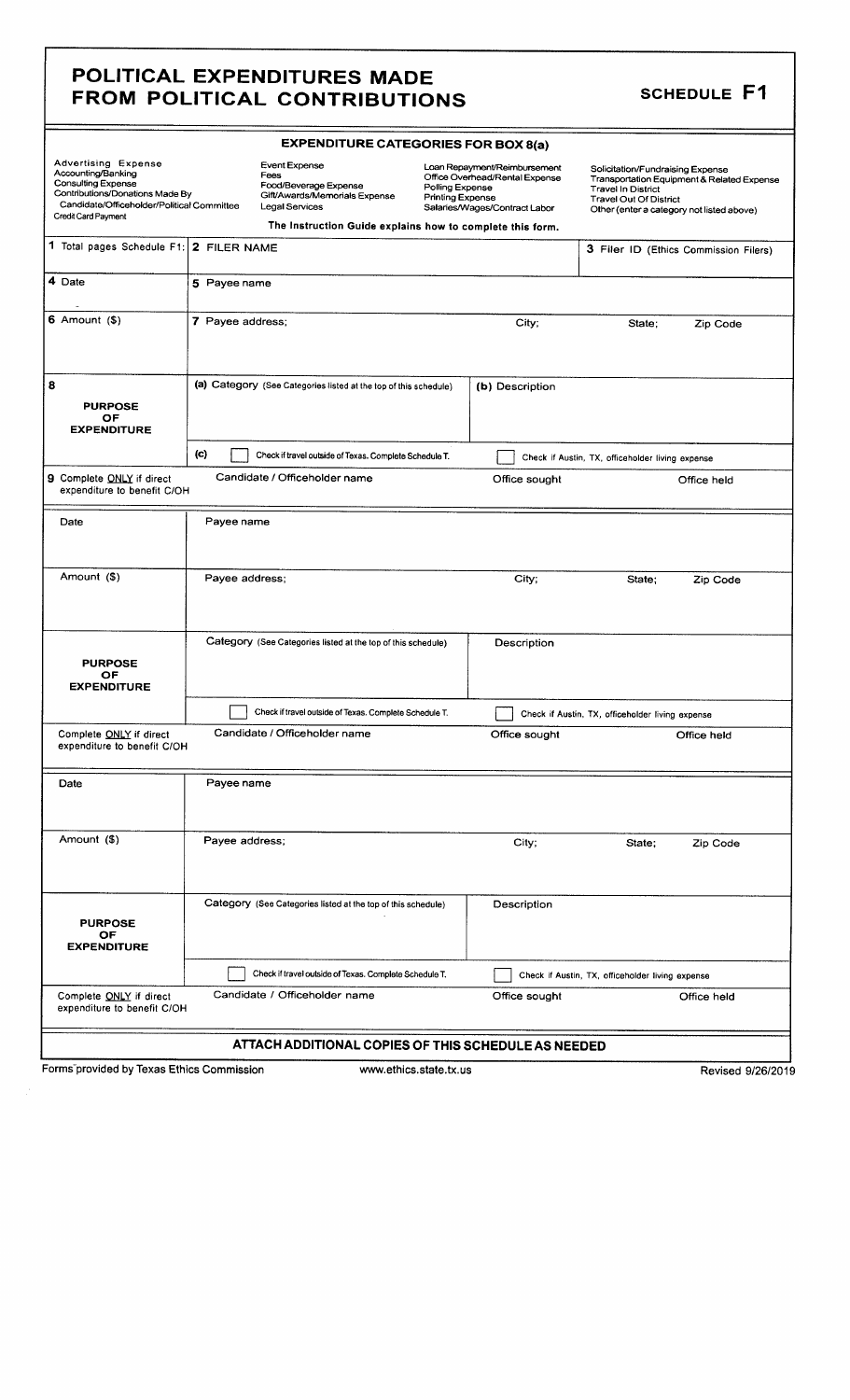|                                                                                                                                                                | UNPAID INCURRED OBLIGATIONS                                                                              |                                                                                                                                               | <b>SCHEDULE F2</b>                                                                                                                                                                        |
|----------------------------------------------------------------------------------------------------------------------------------------------------------------|----------------------------------------------------------------------------------------------------------|-----------------------------------------------------------------------------------------------------------------------------------------------|-------------------------------------------------------------------------------------------------------------------------------------------------------------------------------------------|
|                                                                                                                                                                |                                                                                                          | <b>EXPENDITURE CATEGORIES FOR BOX 10(a)</b>                                                                                                   |                                                                                                                                                                                           |
| <b>Advertising Expense</b><br>Accounting/Banking<br><b>Consulting Expense</b><br>Contributions/Donations Made By<br>Candidate/Officeholder/Political Committee | <b>Event Expense</b><br>Fees<br>Food/Beverage Expense<br>Gift/Awards/Memorials Expense<br>Legal Services | Loan Repayment/Reimbursement<br>Office Overhead/Rental Expense<br>Polling Expense<br><b>Printing Expense</b><br>Salaries/Wages/Contract Labor | Solicitation/Fundraising Expense<br>Transportation Equipment & Related Expense<br><b>Travel In District</b><br><b>Travel Out Of District</b><br>Other (enter a category not listed above) |
| 1 Total pages Schedule F2:                                                                                                                                     | The Instruction Guide explains how to complete this form.<br>2 FILER NAME                                |                                                                                                                                               |                                                                                                                                                                                           |
|                                                                                                                                                                |                                                                                                          |                                                                                                                                               | 3 Filer ID (Ethics Commission Filers)                                                                                                                                                     |
|                                                                                                                                                                | 4 TOTAL OF UNITEMIZED UNPAID INCURRED OBLIGATIONS                                                        |                                                                                                                                               | \$                                                                                                                                                                                        |
| 5 Date                                                                                                                                                         | 6 Payee name                                                                                             |                                                                                                                                               |                                                                                                                                                                                           |
| 7 Amount $($)$                                                                                                                                                 | 8 Payee address;                                                                                         | City;                                                                                                                                         | State;<br>Zip Code                                                                                                                                                                        |
| 9<br><b>TYPE OF</b><br><b>EXPENDITURE</b>                                                                                                                      | Political                                                                                                | Non-Political                                                                                                                                 |                                                                                                                                                                                           |
| 10<br><b>PURPOSE</b><br>OF<br><b>EXPENDITURE</b>                                                                                                               | (a) Category (See Categories listed at the top of this schedule)                                         | (b) Description                                                                                                                               |                                                                                                                                                                                           |
|                                                                                                                                                                | (c)<br>Check if travel outside of Texas. Complete Schedule T.                                            |                                                                                                                                               | Check if Austin, TX, officeholder living expense                                                                                                                                          |
| 11 Complete ONLY if direct<br>expenditure to benefit C/OH                                                                                                      | Candidate / Officeholder name                                                                            | Office sought                                                                                                                                 | Office held                                                                                                                                                                               |
| Date                                                                                                                                                           | Payee name                                                                                               |                                                                                                                                               |                                                                                                                                                                                           |
| Amount (\$)                                                                                                                                                    | Payee address:                                                                                           | City;                                                                                                                                         | State;<br>Zip Code                                                                                                                                                                        |
| $\cdot$ TYPE OF<br><b>EXPENDITURE</b>                                                                                                                          | Political                                                                                                | Non-Political                                                                                                                                 |                                                                                                                                                                                           |
| <b>PURPOSE</b><br>OF<br><b>EXPENDITURE</b>                                                                                                                     | Category (See Categories listed at the top of this schedule)                                             | Description                                                                                                                                   |                                                                                                                                                                                           |
|                                                                                                                                                                | Check if travel outside of Texas. Complete Schedule T.                                                   |                                                                                                                                               | Check if Austin, TX, officeholder living expense                                                                                                                                          |
| Complete ONLY if direct<br>expenditure to benefit C/OH                                                                                                         | Candidate / Officeholder name                                                                            | Office sought                                                                                                                                 | Office held                                                                                                                                                                               |
|                                                                                                                                                                |                                                                                                          |                                                                                                                                               |                                                                                                                                                                                           |
|                                                                                                                                                                | ATTACH ADDITIONAL COPIES OF THIS SCHEDULE AS NEEDED                                                      |                                                                                                                                               |                                                                                                                                                                                           |
| Forms provided by Texas Ethics Commission                                                                                                                      | www.ethics.state.tx.us                                                                                   |                                                                                                                                               | Revised 9/26/2019                                                                                                                                                                         |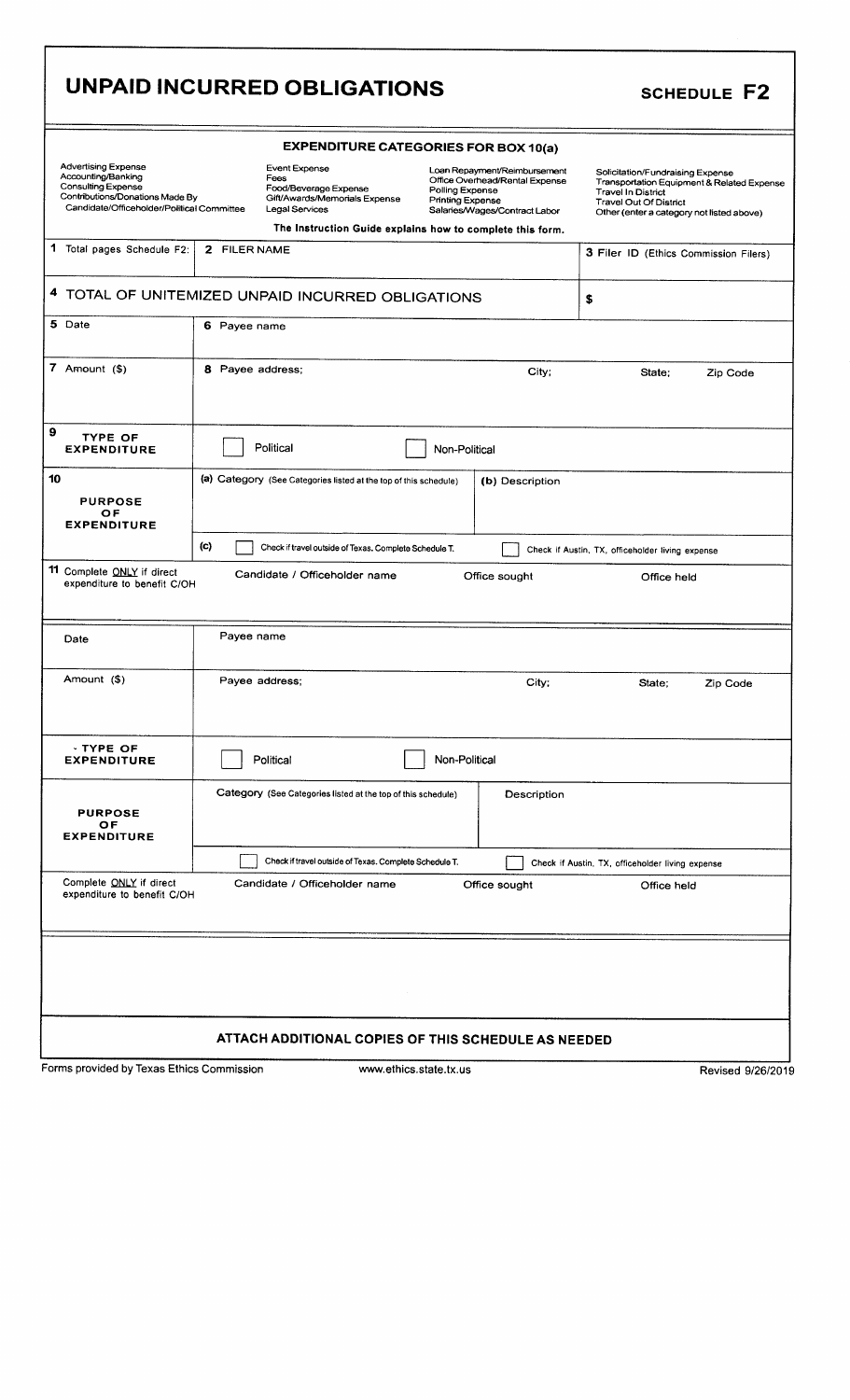### PURCHASE OF INVESTMENTS MADE FROM POLITICAL CONTRIBUTIONS SCHEDULE F3

|              | The Instruction Guide explains how to complete this form.                                                                                                                                                                                                                              | 1 Total pages Schedule F3:            |
|--------------|----------------------------------------------------------------------------------------------------------------------------------------------------------------------------------------------------------------------------------------------------------------------------------------|---------------------------------------|
| 2 FILER NAME |                                                                                                                                                                                                                                                                                        | 3 Filer ID (Ethics Commission Filers) |
| 4 Date       | 5 Name of person from whom investment is purchased                                                                                                                                                                                                                                     |                                       |
|              | and a series of the contract of the contract of the contract of the contract of the contract of the contract of<br>6 Address of person from whom investment is purchased;                                                                                                              | City;<br>State;<br>Zip Code           |
|              | 7 Description of investment                                                                                                                                                                                                                                                            |                                       |
|              | 8 Amount of investment (\$)                                                                                                                                                                                                                                                            |                                       |
| Date         | Name of person from whom investment is purchased                                                                                                                                                                                                                                       |                                       |
|              | the contract of the contract of the contract of the contract of the contract of the contract of the contract of the contract of the contract of the contract of the contract of the contract of the contract of the contract o<br>Address of person from whom investment is purchased; | City;<br>State;<br>Zip Code           |
|              | Description of investment                                                                                                                                                                                                                                                              |                                       |
|              | Amount of investment (\$)                                                                                                                                                                                                                                                              |                                       |
|              |                                                                                                                                                                                                                                                                                        |                                       |
|              |                                                                                                                                                                                                                                                                                        |                                       |
|              |                                                                                                                                                                                                                                                                                        |                                       |
|              |                                                                                                                                                                                                                                                                                        |                                       |
|              | ATTACH ADDITIONAL COPIES OF THIS SCHEDULE AS NEEDED                                                                                                                                                                                                                                    |                                       |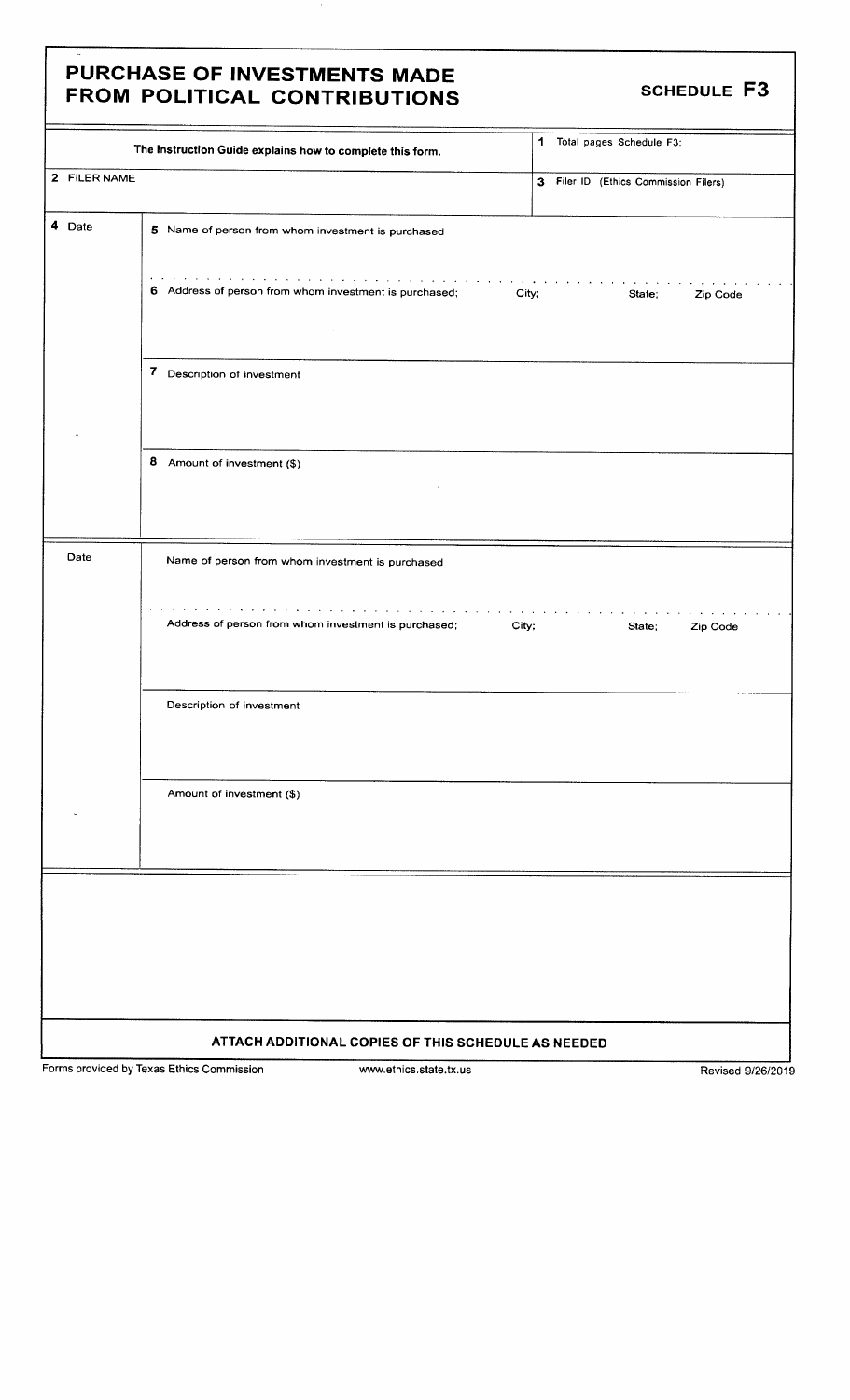|                                                                                                                                                                |                                                                                                   | <b>EXPENDITURE CATEGORIES FOR BOX 10(a)</b>                                                                                                                                                                |                                                                                                                                                                                           |          |
|----------------------------------------------------------------------------------------------------------------------------------------------------------------|---------------------------------------------------------------------------------------------------|------------------------------------------------------------------------------------------------------------------------------------------------------------------------------------------------------------|-------------------------------------------------------------------------------------------------------------------------------------------------------------------------------------------|----------|
| <b>Advertising Expense</b><br>Accounting/Banking<br><b>Consulting Expense</b><br>Contributions/Donations Made By<br>Candidate/Officeholder/Political Committee | Event Expense<br>Fees<br>Food/Beverage Expense<br>Gift/Awards/Memorials Expense<br>Legal Services | Loan Repayment/Reimbursement<br>Office Overhead/Rental Expense<br>Polling Expense<br><b>Printing Expense</b><br>Salaries/Wages/Contract Labor<br>The Instruction Guide explains how to complete this form. | Solicitation/Fundraising Expense<br>Transportation Equipment & Related Expense<br><b>Travel In District</b><br><b>Travel Out Of District</b><br>Other (enter a category not listed above) |          |
| 1 Total pages Schedule F4:                                                                                                                                     | 2 FILER NAME                                                                                      |                                                                                                                                                                                                            | 3 Filer ID (Ethics Commission Filers)                                                                                                                                                     |          |
|                                                                                                                                                                | 4 TOTAL OF UNITEMIZED EXPENDITURES CHARGED TO A CREDIT CARD                                       |                                                                                                                                                                                                            | \$                                                                                                                                                                                        |          |
| 5 Date                                                                                                                                                         | 6 Payee name                                                                                      |                                                                                                                                                                                                            |                                                                                                                                                                                           |          |
| 7 Amount $($ \$)                                                                                                                                               | 8 Payee address;                                                                                  | City;                                                                                                                                                                                                      | State:                                                                                                                                                                                    | Zip Code |
| 9<br><b>TYPE OF</b><br><b>EXPENDITURE</b>                                                                                                                      | Political                                                                                         | Non-Political                                                                                                                                                                                              |                                                                                                                                                                                           |          |
| 10<br><b>PURPOSE</b><br>OF<br><b>EXPENDITURE</b>                                                                                                               | (a) Category (See Categories listed at the top of this schedule)                                  | (b) Description                                                                                                                                                                                            |                                                                                                                                                                                           |          |
| 11                                                                                                                                                             | (c)<br>Check if travel outside of Texas. Complete Schedule T.<br>Candidate / Officeholder name    | Office sought                                                                                                                                                                                              | Check if Austin, TX, officeholder living expense<br>Office held                                                                                                                           |          |
| Complete ONLY if direct<br>expenditure to benefit C/OH                                                                                                         |                                                                                                   |                                                                                                                                                                                                            |                                                                                                                                                                                           |          |
| Date                                                                                                                                                           | Payee name                                                                                        |                                                                                                                                                                                                            |                                                                                                                                                                                           |          |
| Amount (\$)                                                                                                                                                    | Payee address;                                                                                    | City;                                                                                                                                                                                                      | State;                                                                                                                                                                                    | Zip Code |
| <b>TYPE OF</b><br><b>EXPENDITURE</b>                                                                                                                           | Political                                                                                         | Non-Political                                                                                                                                                                                              |                                                                                                                                                                                           |          |
|                                                                                                                                                                | Category (See Categories listed at the top of this schedule)                                      | Description                                                                                                                                                                                                |                                                                                                                                                                                           |          |
| <b>PURPOSE</b><br>ОF                                                                                                                                           |                                                                                                   |                                                                                                                                                                                                            |                                                                                                                                                                                           |          |
| <b>EXPENDITURE</b>                                                                                                                                             | Check if travel outside of Texas. Complete Schedule T.                                            |                                                                                                                                                                                                            | Check if Austin, TX, officeholder living expense                                                                                                                                          |          |
|                                                                                                                                                                | Candidate / Officeholder name                                                                     | Office sought                                                                                                                                                                                              | Office held                                                                                                                                                                               |          |
| Complete ONLY if direct<br>expenditure to benefit C/OH                                                                                                         |                                                                                                   |                                                                                                                                                                                                            |                                                                                                                                                                                           |          |

ſ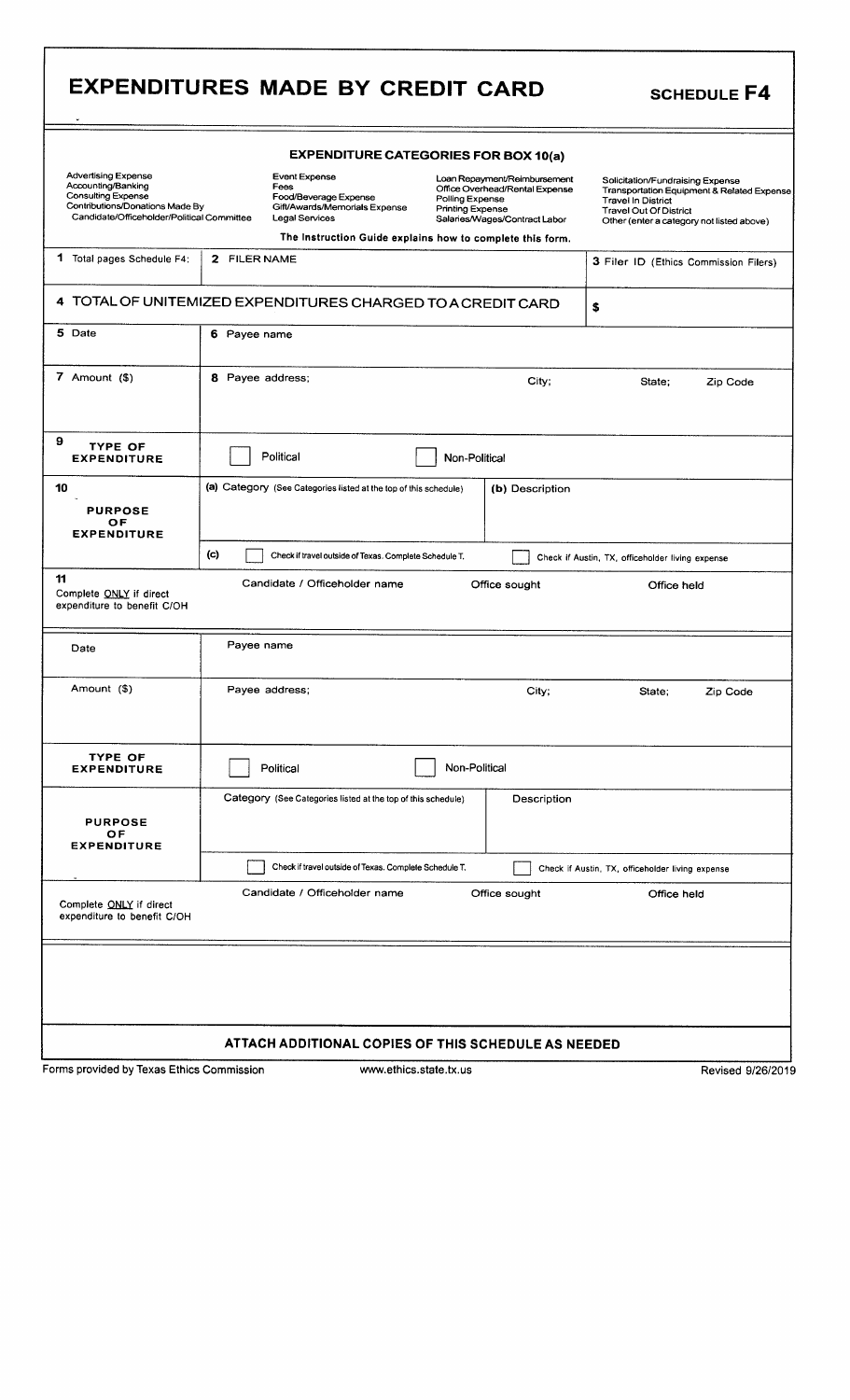### POLITICAL EXPENDITURES MADE FROM PERSONAL FUNDS SCHEDULE G

| <b>EXPENDITURE CATEGORIES FOR BOX 8(a)</b>                                                                                                                                     |                                                                                                                                                                       |                                                                                                                                                                                                                                                                                                                                            |  |  |
|--------------------------------------------------------------------------------------------------------------------------------------------------------------------------------|-----------------------------------------------------------------------------------------------------------------------------------------------------------------------|--------------------------------------------------------------------------------------------------------------------------------------------------------------------------------------------------------------------------------------------------------------------------------------------------------------------------------------------|--|--|
| <b>Advertising Expense</b><br>Accounting/Banking<br>Consulting Expense<br>Contributions/Donations Made By<br>Candidate/Officeholder/Political Committee<br>Credit Card Payment | <b>Event Expense</b><br>Fees<br>Food/Beverage Expense<br>Gift/Awards/Memorials Expense<br>Legal Services<br>The Instruction Guide explains how to complete this form. | Loan Repayment/Reimbursement<br>Solicitation/Fundraising Expense<br>Office Overhead/Rental Expense<br>Transportation Equipment & Related Expense<br>Polling Expense<br><b>Travel In District</b><br><b>Printing Expense</b><br><b>Travel Out Of District</b><br>Salaries/Wages/Contract Labor<br>Other (enter a category not listed above) |  |  |
| 1 Total pages Schedule G:                                                                                                                                                      | 2 FILER NAME                                                                                                                                                          | 3 Filer ID (Ethics Commission Filers)                                                                                                                                                                                                                                                                                                      |  |  |
| 4 Date                                                                                                                                                                         | 5 Payee name                                                                                                                                                          |                                                                                                                                                                                                                                                                                                                                            |  |  |
| 6 Amount $($ \$)<br>Reimbursement from<br>political contributions<br>intended                                                                                                  | 7 Payee address:                                                                                                                                                      | City;<br>State:<br>Zip Code                                                                                                                                                                                                                                                                                                                |  |  |
| 8<br><b>PURPOSE</b><br>OF<br><b>EXPENDITURE</b>                                                                                                                                | (a) Category (See Categories listed at the top of this schedule)                                                                                                      | (b) Description                                                                                                                                                                                                                                                                                                                            |  |  |
| و ا<br>Complete ONLY if direct<br>expenditure to benefit C/OH                                                                                                                  | (c)<br>Check if travel outside of Texas. Complete Schedule T.<br>Candidate / Officeholder name                                                                        | Check if Austin, TX, officeholder living expense<br>Office sought<br>Office held                                                                                                                                                                                                                                                           |  |  |
| Date                                                                                                                                                                           | Payee name                                                                                                                                                            |                                                                                                                                                                                                                                                                                                                                            |  |  |
| Amount (\$)<br>Reimbursement from<br>political contributions<br>intended                                                                                                       | Payee address;                                                                                                                                                        | City;<br>State;<br>Zip Code                                                                                                                                                                                                                                                                                                                |  |  |
| <b>PURPOSE</b><br>OF<br><b>EXPENDITURE</b>                                                                                                                                     | Category (See Categories listed at the top of this schedule)                                                                                                          | Description                                                                                                                                                                                                                                                                                                                                |  |  |
|                                                                                                                                                                                | Check if travel outside of Texas. Complete Schedule T.                                                                                                                | Check if Austin, TX, officeholder living expense                                                                                                                                                                                                                                                                                           |  |  |
| Complete ONLY if direct<br>expenditure to benefit C/OH                                                                                                                         | Candidate / Officeholder name                                                                                                                                         | Office sought<br>Office held                                                                                                                                                                                                                                                                                                               |  |  |
| Date                                                                                                                                                                           | Payee name                                                                                                                                                            |                                                                                                                                                                                                                                                                                                                                            |  |  |
| Amount (\$)                                                                                                                                                                    | Payee address;                                                                                                                                                        | City;<br>Zip Code<br>State;                                                                                                                                                                                                                                                                                                                |  |  |
| Reimbursement from<br>political contributions<br>intended                                                                                                                      |                                                                                                                                                                       |                                                                                                                                                                                                                                                                                                                                            |  |  |
| <b>PURPOSE</b><br>OF<br><b>EXPENDITURE</b>                                                                                                                                     | Category (See Categories listed at the top of this schedule)                                                                                                          | Description                                                                                                                                                                                                                                                                                                                                |  |  |
|                                                                                                                                                                                | Check if travel outside of Texas. Complete Schedule T.                                                                                                                | Check if Austin, TX, officeholder living expense                                                                                                                                                                                                                                                                                           |  |  |
| Complete ONLY if direct<br>expenditure to benefit C/OH                                                                                                                         | Candidate / Officeholder name                                                                                                                                         | Office sought<br>Office held                                                                                                                                                                                                                                                                                                               |  |  |
|                                                                                                                                                                                | ATTACH ADDITIONAL COPIES OF THIS SCHEDULE AS NEEDED                                                                                                                   |                                                                                                                                                                                                                                                                                                                                            |  |  |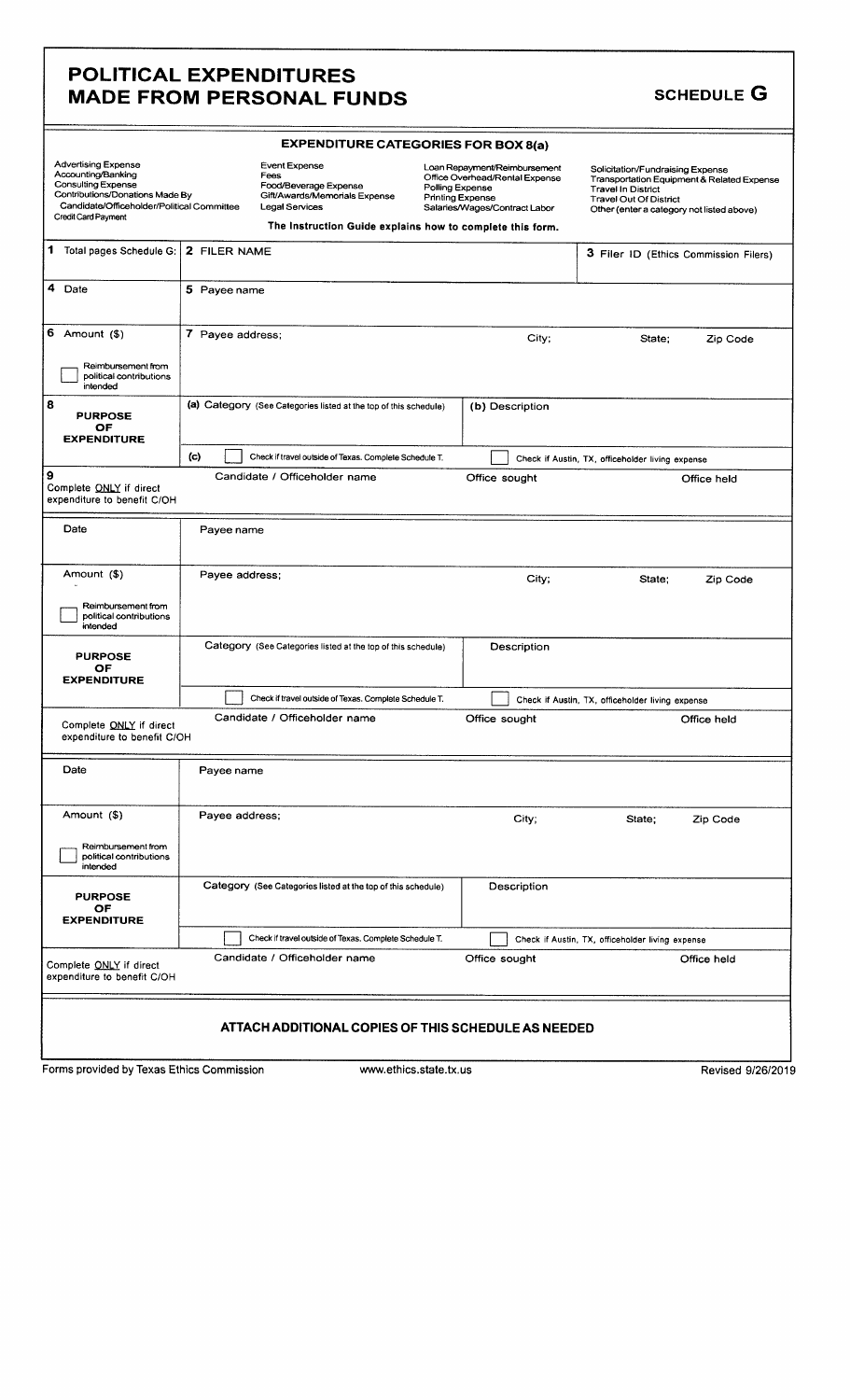### PAYMENT MADE FROM POLITICAL CONTRIBUTIONS TO A BUSINESS OF C/OH SCHEDULE H

|                                                                                                                                                                                       | <b>EXPENDITURE CATEGORIES FOR BOX 8(a)</b> |                                                                                                                                                                |                                     |                                                                                                 |                                                                                                                                             |                                            |
|---------------------------------------------------------------------------------------------------------------------------------------------------------------------------------------|--------------------------------------------|----------------------------------------------------------------------------------------------------------------------------------------------------------------|-------------------------------------|-------------------------------------------------------------------------------------------------|---------------------------------------------------------------------------------------------------------------------------------------------|--------------------------------------------|
| <b>Advertising Expense</b><br>Accounting/Banking<br><b>Consulting Expense</b><br>Contributions/Donations Made By<br>Candidate/Officeholder/Political Committee<br>Credit Card Payment |                                            | Event Expense<br>Fees<br>Food/Beverage Expense<br>Gift/Awards/Memorials Expense<br>Legal Services<br>The Instruction Guide explains how to complete this form. | Polling Expense<br>Printing Expense | Loan Repayment/Reimbursement<br>Office Overhead/Rental Expense<br>Salaries/Wages/Contract Labor | Solicitation/Fundraising Expense<br><b>Travel In District</b><br><b>Travel Out Of District</b><br>Other (enter a category not listed above) | Transportation Equipment & Related Expense |
| 1 Total pages Schedule H:                                                                                                                                                             | $\mathbf{2}^-$<br><b>FILER NAME</b>        |                                                                                                                                                                |                                     |                                                                                                 | 3 Filer ID (Ethics Commission Filers)                                                                                                       |                                            |
| 4 Date                                                                                                                                                                                | 5<br><b>Business name</b>                  |                                                                                                                                                                |                                     |                                                                                                 |                                                                                                                                             |                                            |
| $6$ Amount $(9)$                                                                                                                                                                      | 7                                          | Business address:                                                                                                                                              |                                     | City;                                                                                           | State;                                                                                                                                      | Zip Code                                   |
| 8<br><b>PURPOSE</b><br>OF<br><b>EXPENDITURE</b>                                                                                                                                       |                                            | (a) Category (See Categories listed at the top of this schedule)                                                                                               |                                     | (b) Description                                                                                 |                                                                                                                                             |                                            |
|                                                                                                                                                                                       | $\left( c \right)$                         | Check if travel outside of Texas. Complete Schedule T.                                                                                                         |                                     |                                                                                                 | Check if Austin, TX, officeholder living expense                                                                                            |                                            |
| 9 Complete ONLY if direct<br>expenditure to benefit C/OH                                                                                                                              |                                            | Candidate / Officeholder name                                                                                                                                  |                                     | Office sought                                                                                   |                                                                                                                                             | Office held                                |
| Date                                                                                                                                                                                  | <b>Business name</b>                       |                                                                                                                                                                |                                     |                                                                                                 |                                                                                                                                             |                                            |
| Amount (\$)                                                                                                                                                                           |                                            | Business address;                                                                                                                                              |                                     | City;                                                                                           | State;                                                                                                                                      | Zip Code                                   |
| <b>PURPOSE</b><br>OF<br><b>EXPENDITURE</b>                                                                                                                                            |                                            | Category (See Categories listed at the top of this schedule)                                                                                                   |                                     | Description                                                                                     |                                                                                                                                             |                                            |
|                                                                                                                                                                                       |                                            | Check if travel outside of Texas. Complete Schedule T.                                                                                                         |                                     |                                                                                                 | Check if Austin, TX, officeholder living expense                                                                                            |                                            |
| Complete ONLY if direct<br>expenditure to benefit C/OH                                                                                                                                |                                            | Candidate / Officeholder name                                                                                                                                  |                                     | Office sought                                                                                   |                                                                                                                                             | Office held                                |
| Date                                                                                                                                                                                  | <b>Business name</b>                       |                                                                                                                                                                |                                     |                                                                                                 |                                                                                                                                             |                                            |
| Amount (\$)                                                                                                                                                                           |                                            | Business address;                                                                                                                                              |                                     | City;                                                                                           | State:                                                                                                                                      | Zip Code                                   |
| <b>PURPOSE</b><br><b>OF</b><br><b>EXPENDITURE</b>                                                                                                                                     |                                            | Category (See Categories listed at the top of this schedule)                                                                                                   |                                     | Description                                                                                     |                                                                                                                                             |                                            |
|                                                                                                                                                                                       |                                            | Check if travel outside of Texas. Complete Schedule T.                                                                                                         |                                     |                                                                                                 | Check if Austin, TX, officeholder living expense                                                                                            |                                            |
| Complete ONLY if direct<br>expenditure to benefit C/OH                                                                                                                                |                                            | Candidate / Officeholder name                                                                                                                                  |                                     | Office sought                                                                                   |                                                                                                                                             | Office held                                |
|                                                                                                                                                                                       |                                            | ATTACH ADDITIONAL COPIES OF THIS SCHEDULE AS NEEDED                                                                                                            |                                     |                                                                                                 |                                                                                                                                             |                                            |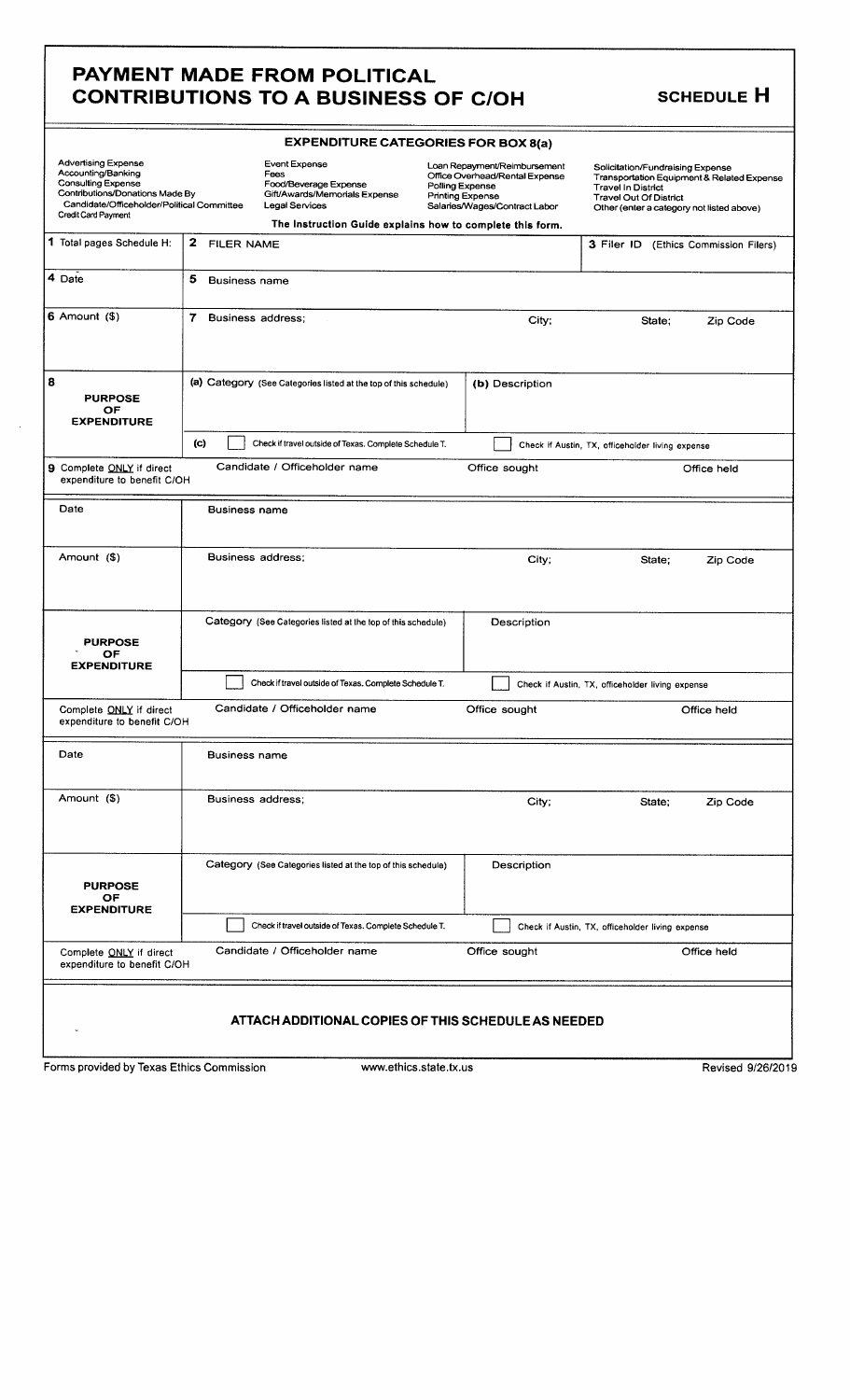### INTEREST, CREDITS, GAINS, REFUNDS, AND CONTRIBUTIONS RETURNED TO FILER SCHEDULE K

 $\downarrow$ 

| 2 FILER NAME |                                                                                                                                          |                                                   |                  |
|--------------|------------------------------------------------------------------------------------------------------------------------------------------|---------------------------------------------------|------------------|
|              |                                                                                                                                          | 3 Filer ID (Ethics Commission Filers)             |                  |
| Date         | 5 Name of person from whom amount is received                                                                                            |                                                   | 8<br>Amount (\$) |
|              | والمتعاط والمتعاونة والمتعاونة والمتعاونة والمتعاونة والمتعاونة والمتعاونة<br>6 Address of person from whom amount is received;<br>City; | State;<br>Zip Code                                |                  |
|              | 7 Purpose for which amount is received                                                                                                   | Check if political contribution returned to filer |                  |
| Date         | Name of person from whom amount is received                                                                                              | Amount (\$)                                       |                  |
|              | the contract of the contract of the contract of the<br>Address of person from whom amount is received;<br>City;                          | State; Zip Code                                   |                  |
|              | Purpose for which amount is received                                                                                                     | Check if political contribution returned to filer |                  |
| Date         | Name of person from whom amount is received                                                                                              |                                                   | Amount (\$)      |
|              | the contract of the contract of the contract of the<br>Address of person from whom amount is received;<br>City;                          | State;<br>Zip Code                                |                  |
|              | Purpose for which amount is received                                                                                                     | Check if political contribution returned to filer |                  |
| Date         | Name of person from whom amount is received                                                                                              |                                                   | Amount (\$)      |
|              | Address of person from whom amount is received;<br>City;                                                                                 | State:<br>Zip Code                                |                  |
|              | Purpose for which amount is received                                                                                                     | Check if political contribution returned to filer |                  |
|              | ATTACH ADDITIONAL COPIES OF THIS SCHEDULE AS NEEDED                                                                                      |                                                   |                  |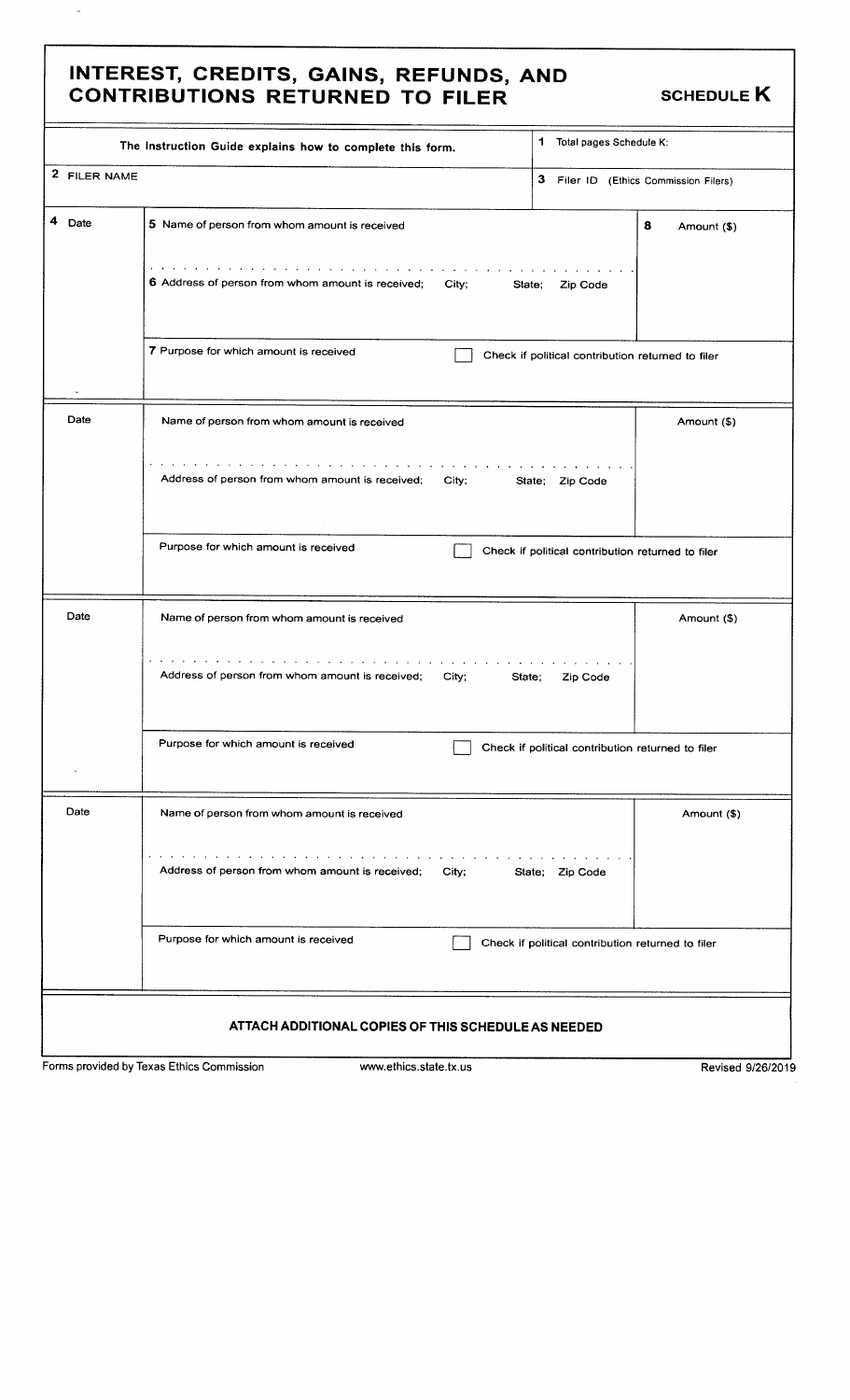#### IN- KIND CONTRIBUTIONS OR POLITICAL EXPENDITURES FOR TRAVEL OUTSIDE OF TEXAS

SCHEDULE T

|                                           | The Instruction Guide explains how to complete this form.                    | 1 Total pages Schedule T:             |  |
|-------------------------------------------|------------------------------------------------------------------------------|---------------------------------------|--|
| 2 FILER NAME                              |                                                                              | 3 Filer ID (Ethics Commission Filers) |  |
|                                           | 4 Name of Contributor / Corporation or Labor Organization / Pledgor / Payee  |                                       |  |
| 5 Contribution / Expenditure reported on: |                                                                              |                                       |  |
| Schedule A2                               | Schedule B<br>Schedule B(J)<br>Schedule C <sub>2</sub>                       | Schedule D<br>Schedule F1             |  |
| Schedule F2                               | Schedule F4<br>Schedule G<br>Schedule H                                      | Schedule COH-UC<br>Schedule B-SS      |  |
| 6.<br>Dates of travel                     | 7 Name of person(s) traveling                                                |                                       |  |
|                                           | 8 Departure city or name of departure location                               |                                       |  |
|                                           | 9 Destination city or name of destination location                           |                                       |  |
| 10 Means of transportation                | 11 Purpose of travel (including name of conference, seminar, or other event) |                                       |  |
|                                           | Name of Contributor / Corporation or Labor Organization / Pledgor / Payee    |                                       |  |
| Contribution / Expenditure reported on:   |                                                                              |                                       |  |
| Schedule A2                               | Schedule B<br>Schedule B(J)<br>Schedule C2                                   | Schedule D<br>Schedule F1             |  |
| Schedule F2                               | Schedule F4<br>Schedule G<br>Schedule H                                      | Schedule COH-UC<br>Schedule B-SS      |  |
| Dates of travel                           | Name of person(s) traveling                                                  |                                       |  |
|                                           | Departure city or name of departure location                                 |                                       |  |
|                                           | Destination city or name of destination location                             |                                       |  |
| Means of transportation                   | Purpose of travel (including name of conference, seminar, or other event)    |                                       |  |
|                                           | Name of Contributor / Corporation or Labor Organization / Pledgor / Payee    |                                       |  |
| Contribution / Expenditure reported on:   |                                                                              |                                       |  |
| Schedule A2                               | Schedule B<br>Schedule B(J)<br>Schedule C2                                   | Schedule D<br>Schedule F1             |  |
| Schedule F2                               | Schedule F4<br>Schedule G<br>Schedule H                                      | Schedule COH-UC<br>Schedule B-SS      |  |
| Dates of travel                           | Name of person(s) traveling                                                  |                                       |  |
|                                           | Departure city or name of departure location                                 |                                       |  |
|                                           | Destination city or name of destination location                             |                                       |  |
| Means of transportation                   | Purpose of travel (including name of conference, seminar, or other event)    |                                       |  |
|                                           | ATTACH ADDITIONAL COPIES OF THIS SCHEDULE AS NEEDED                          |                                       |  |
| Forms provided by Texas Ethics Commission | www.ethics.state.tx.us                                                       | Revised 9/26/2019                     |  |